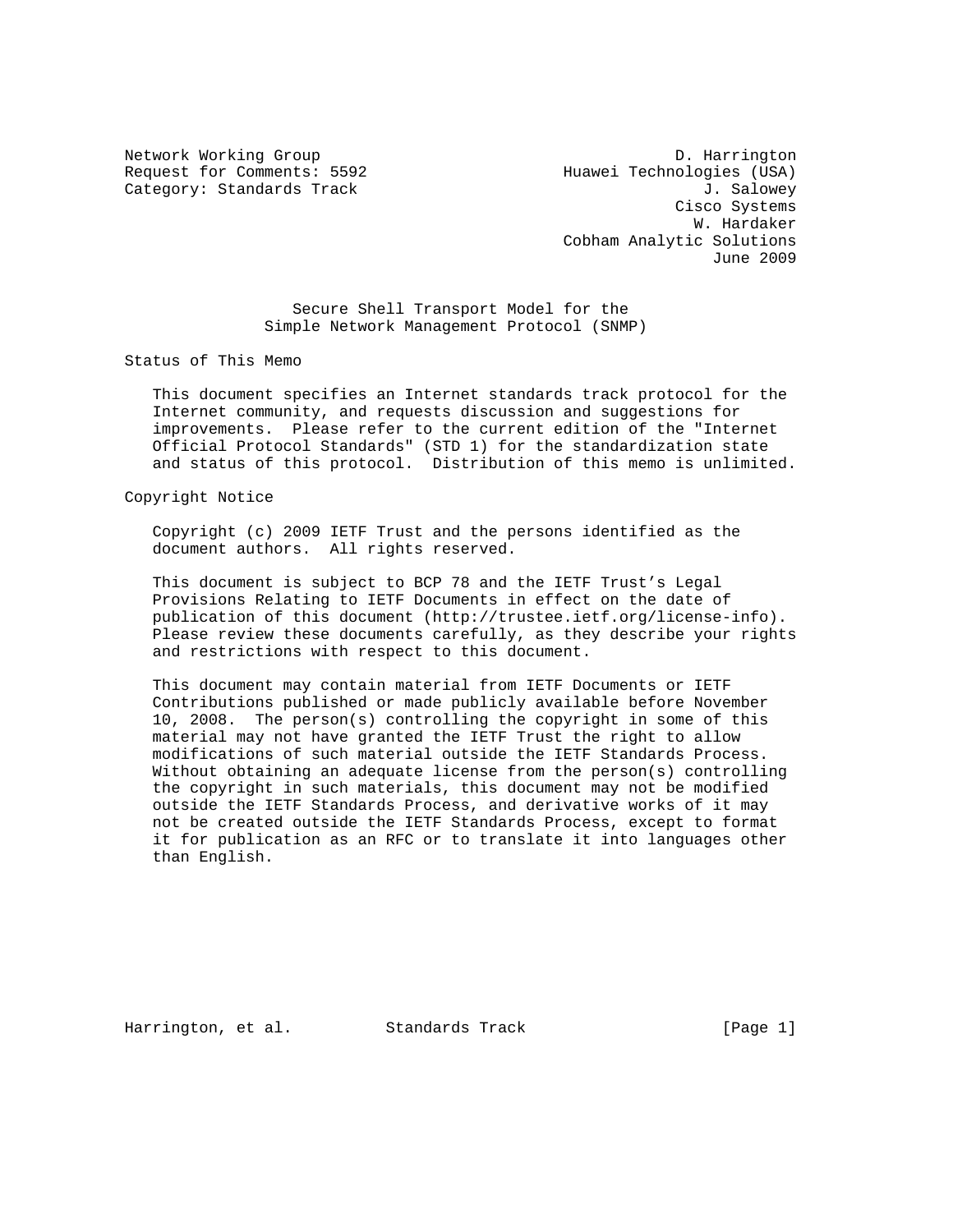# Abstract

 This memo describes a Transport Model for the Simple Network Management Protocol (SNMP), using the Secure Shell (SSH) protocol.

 This memo also defines a portion of the Management Information Base (MIB) for use with network management protocols in TCP/IP-based internets. In particular, it defines objects for monitoring and managing the Secure Shell Transport Model for SNMP.

| Table of Contents |  |
|-------------------|--|
|-------------------|--|

|    | 1.1. The Internet-Standard Management Framework 3       |
|----|---------------------------------------------------------|
|    |                                                         |
|    |                                                         |
|    |                                                         |
|    |                                                         |
|    |                                                         |
| 2. |                                                         |
|    | 3. How SSHTM Fits into the Transport Subsystem  8       |
|    |                                                         |
|    |                                                         |
|    |                                                         |
|    | 3.1.3. Authentication Protocol Support 10               |
|    |                                                         |
|    | 3.2. Security Parameter Passing 12                      |
|    |                                                         |
|    | 4. Cached Information and References 13                 |
|    | 4.1. Secure Shell Transport Model Cached Information 13 |
|    |                                                         |
|    |                                                         |
|    |                                                         |
|    |                                                         |
|    | 5.1. Procedures for an Incoming Message 15              |
|    | 5.2. Procedures for Sending an Outgoing Message 17      |
|    |                                                         |
|    |                                                         |
|    |                                                         |
|    |                                                         |
|    |                                                         |
|    |                                                         |
|    | 6.3. Relationship to Other MIB Modules 21               |
|    | 6.3.1. MIB Modules Required for IMPORTS 21              |
|    |                                                         |
|    |                                                         |
|    |                                                         |
|    | 9.1. Skipping Public Key Verification 31                |
|    | 9.2. Notification Authorization Considerations 31       |
|    | 9.3. SSH User and Key Selection 31                      |
|    |                                                         |

Harrington, et al. Standards Track [Page 2]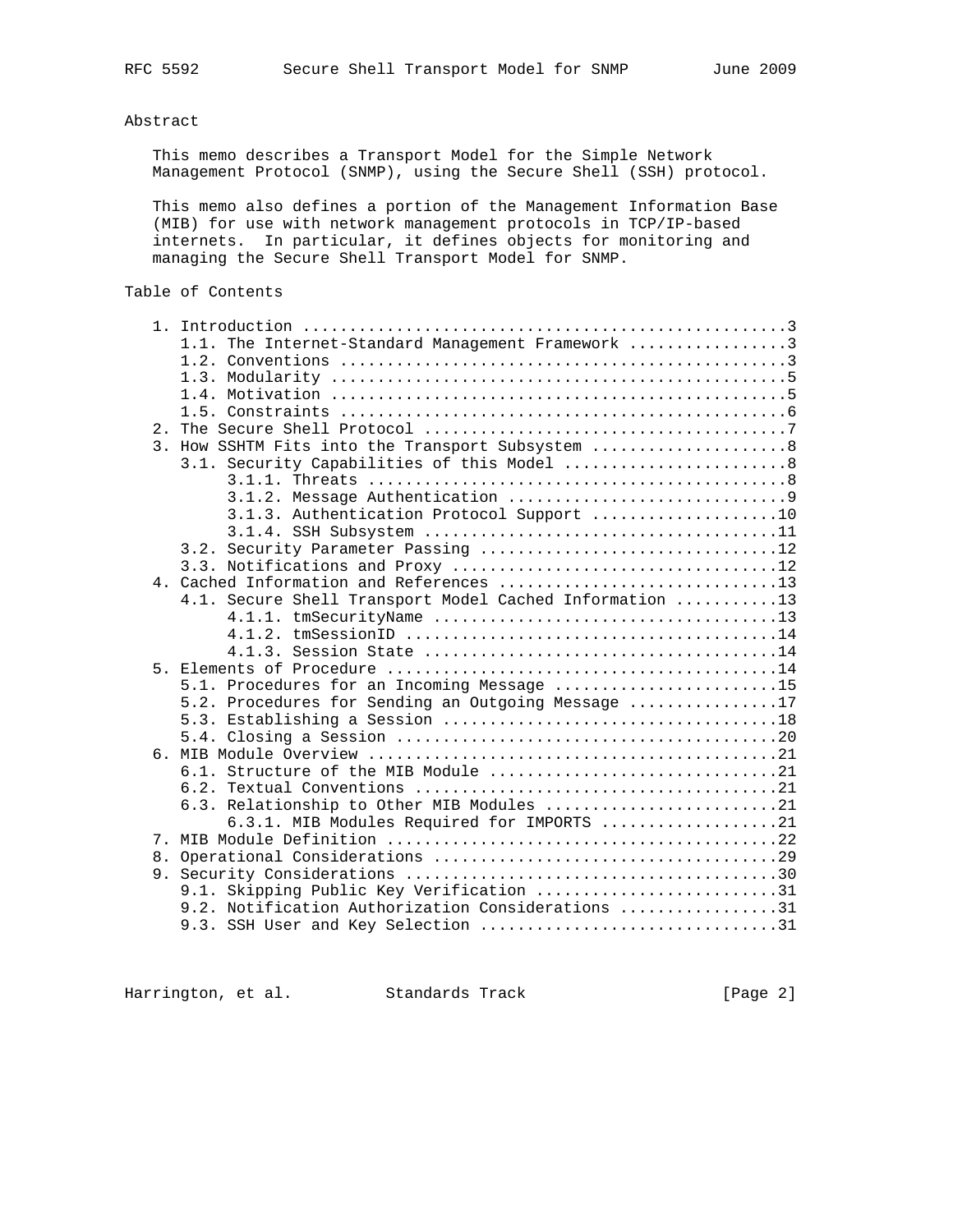| 9.4. Conceptual Differences between USM and SSHTM 31 |  |
|------------------------------------------------------|--|
|                                                      |  |
| 9.6. Use with SNMPv1/v2c Messages 32                 |  |
|                                                      |  |
|                                                      |  |
|                                                      |  |
|                                                      |  |
|                                                      |  |
|                                                      |  |

#### 1. Introduction

 This memo describes a Transport Model for the Simple Network Management Protocol, using the Secure Shell (SSH) protocol [RFC4251] within a Transport Subsystem [RFC5590]. The Transport Model specified in this memo is referred to as the Secure Shell Transport Model (SSHTM).

 This memo also defines a portion of the Management Information Base (MIB) for use with network management protocols in TCP/IP-based internets. In particular, it defines objects for monitoring and managing the Secure Shell Transport Model for SNMP.

 It is important to understand the SNMP architecture [RFC3411] and the terminology of the architecture to understand where the Transport Model described in this memo fits into the architecture and interacts with other subsystems within the architecture.

### 1.1. The Internet-Standard Management Framework

 For a detailed overview of the documents that describe the current Internet-Standard Management Framework, please refer to section 7 of RFC 3410 [RFC3410].

 Managed objects are accessed via a virtual information store, termed the Management Information Base or MIB. MIB objects are generally accessed through the Simple Network Management Protocol (SNMP). Objects in the MIB are defined using the mechanisms defined in the Structure of Management Information (SMI). This memo specifies a MIB module that is compliant to the SMIv2, which is described in STD 58, RFC 2578 [RFC2578], STD 58, RFC 2579 [RFC2579] and STD 58, RFC 2580 [RFC2580].

### 1.2. Conventions

 The key words "MUST", "MUST NOT", "REQUIRED", "SHALL", "SHALL NOT", "SHOULD", "SHOULD NOT", "RECOMMENDED", "MAY", and "OPTIONAL" in this document are to be interpreted as described in [RFC2119].

Harrington, et al. Standards Track [Page 3]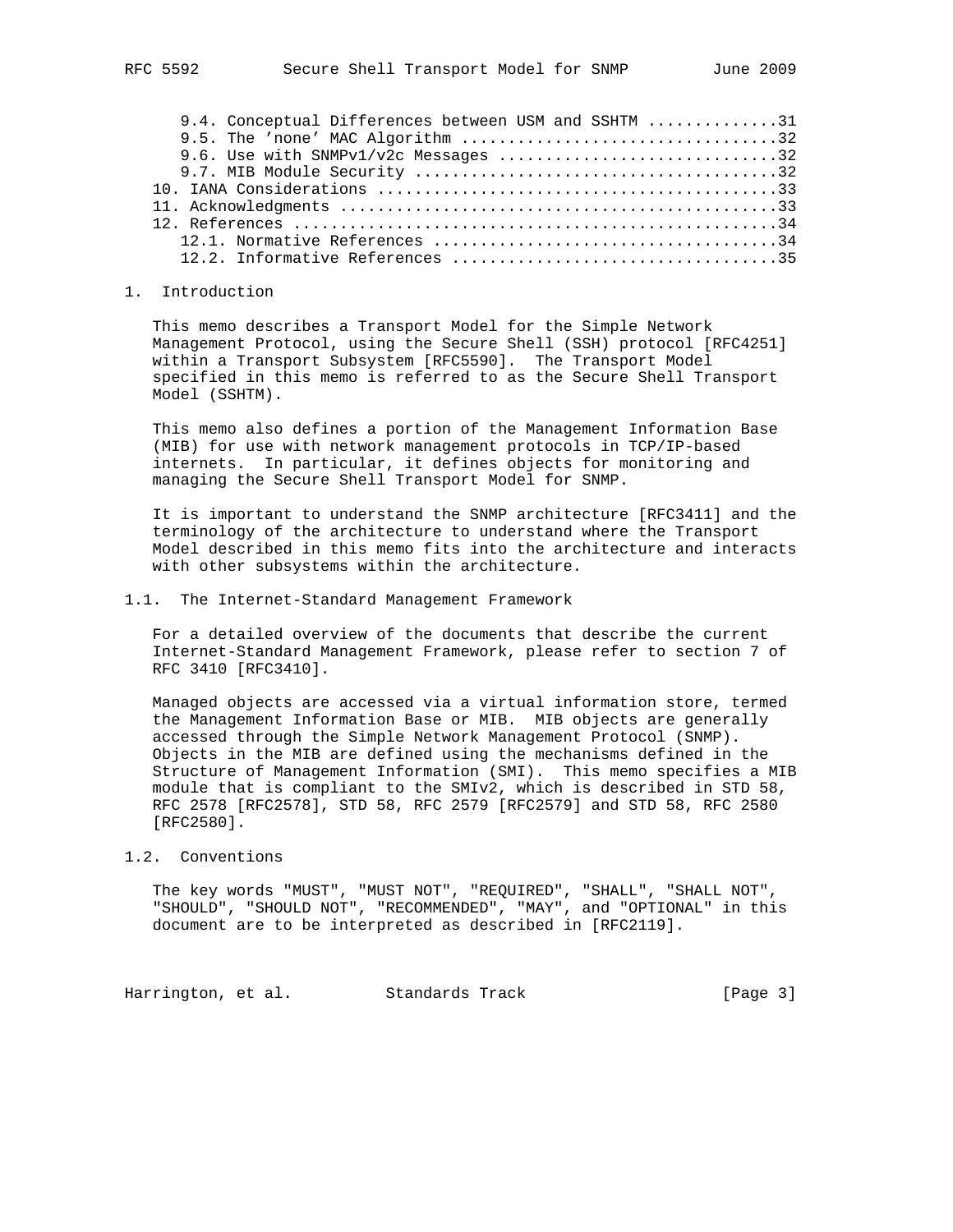Lowercase versions of the keywords should be read as in normal English. They will usually, but not always, be used in a context that relates to compatibility with the RFC 3411 architecture or the subsystem defined here but that might have no impact on on-the-wire compatibility. These terms are used as guidance for designers of proposed IETF models to make the designs compatible with RFC 3411 subsystems and Abstract Service Interfaces (ASIs). Implementers are free to implement differently. Some usages of these lowercase terms are simply normal English usage.

 For consistency with SNMP-related specifications, this document favors terminology as defined in STD 62, rather than favoring terminology that is consistent with non-SNMP specifications. This is consistent with the IESG decision to not require the SNMPv3 terminology be modified to match the usage of other non-SNMP specifications when SNMPv3 was advanced to Full Standard.

 "Authentication" in this document typically refers to the English meaning of "serving to prove the authenticity of" the message, not data source authentication or peer identity authentication.

 The terms "manager" and "agent" are not used in this document because, in the RFC 3411 architecture, all SNMP entities have the capability of acting as manager, agent, or both depending on the SNMP application types supported in the implementation. Where distinction is required, the application names of command generator, command responder, notification originator, notification receiver, and proxy forwarder are used. See "SNMP Applications" [RFC3413] for further information.

 The User-based Security Model (USM) [RFC3414] is a mandatory-to implement Security Model in STD 62. While the SSH and USM specifications frequently refer to a user, the terminology preferred in [RFC3411] and in this memo is "principal". A principal is the "who" on whose behalf services are provided or processing takes place. A principal can be, among other things, an individual acting in a particular role, a set of individuals each acting in a particular role, an application or a set of applications, or a combination of these within an administrative domain.

 Throughout this document, the terms "client" and "server" are used to refer to the two ends of the SSH transport connection. The client actively opens the SSH connection, and the server passively listens for the incoming SSH connection. Either SNMP entity may act as client or as server, as discussed further below.

Harrington, et al. Standards Track [Page 4]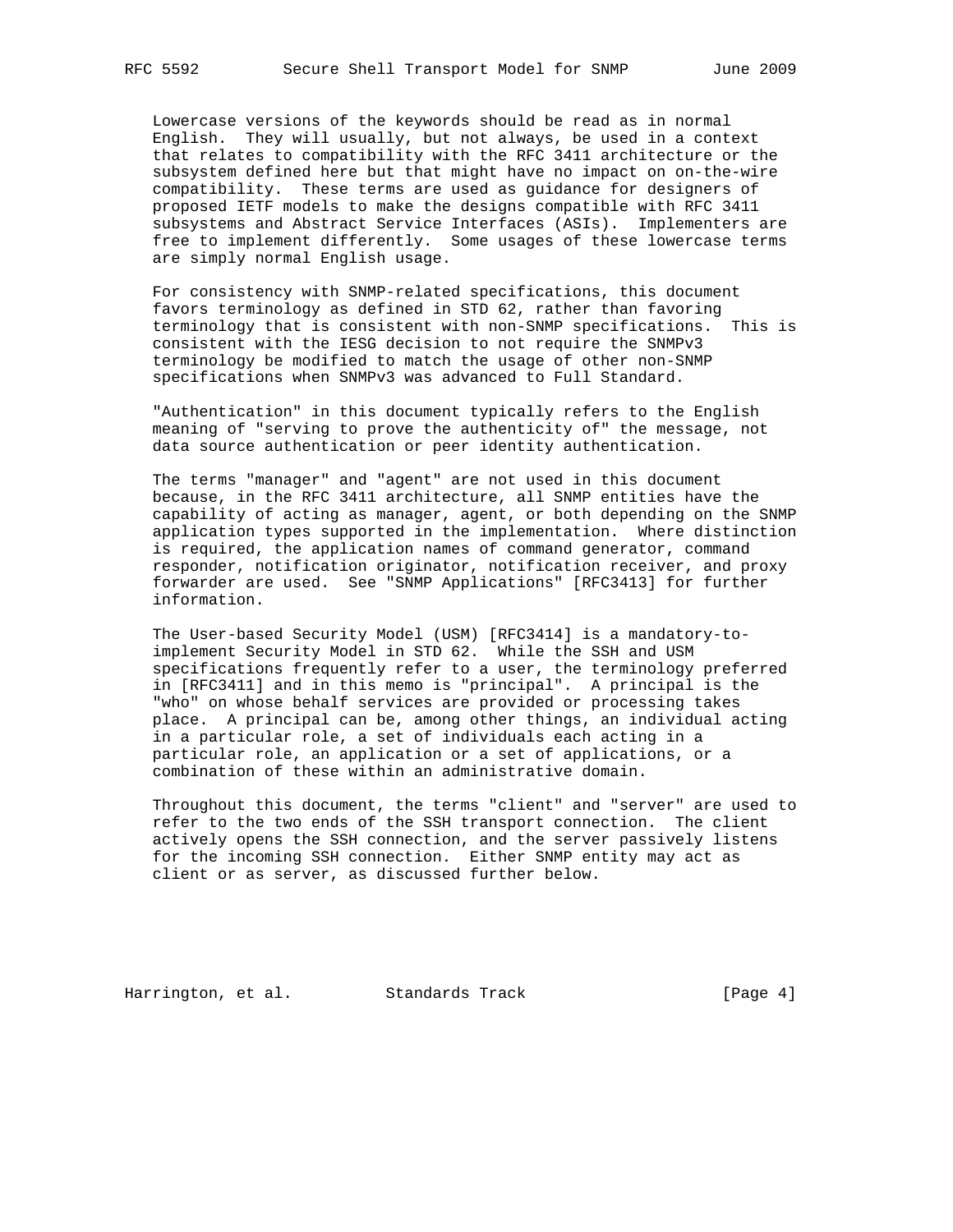## 1.3. Modularity

 The reader is expected to have read and understood the description of the SNMP architecture, as defined in [RFC3411], and the Transport Subsystem architecture extension specified in "Transport Subsystem for the Simple Network Management Protocol (SNMP)" [RFC5590].

 This memo describes the Secure Shell Transport Model for SNMP, a specific SNMP Transport Model to be used within the SNMP Transport Subsystem to provide authentication, encryption, and integrity checking of SNMP messages.

 In keeping with the RFC 3411 design decision to use self-contained documents, this document defines the elements of procedure and associated MIB module objects that are needed for processing the Secure Shell Transport Model for SNMP.

 This modularity of specification is not meant to be interpreted as imposing any specific requirements on implementation.

### 1.4. Motivation

 Version 3 of the Simple Network Management Protocol (SNMPv3) added security to the protocol. The User-based Security Model (USM) [RFC3414] was designed to be independent of other existing security infrastructures to ensure it could function when third-party authentication services were not available, such as in a broken network. As a result, USM utilizes a separate user and key management infrastructure. Operators have reported that having to deploy another user and key-management infrastructure in order to use SNMPv3 is a reason for not deploying SNMPv3.

 This memo describes a Transport Model that will make use of the existing and commonly deployed Secure Shell security infrastructure. This Transport Model is designed to meet the security and operational needs of network administrators, maximize usability in operational environments to achieve high deployment success, and at the same time minimize implementation and deployment costs to minimize deployment time.

 This document addresses the requirement for the SSH client to authenticate the SSH server and for the SSH server to authenticate the SSH client, and describes how SNMP can make use of the authenticated identities in authorization policies for data access, in a manner that is independent of any specific Access Control Model.

Harrington, et al. Standards Track [Page 5]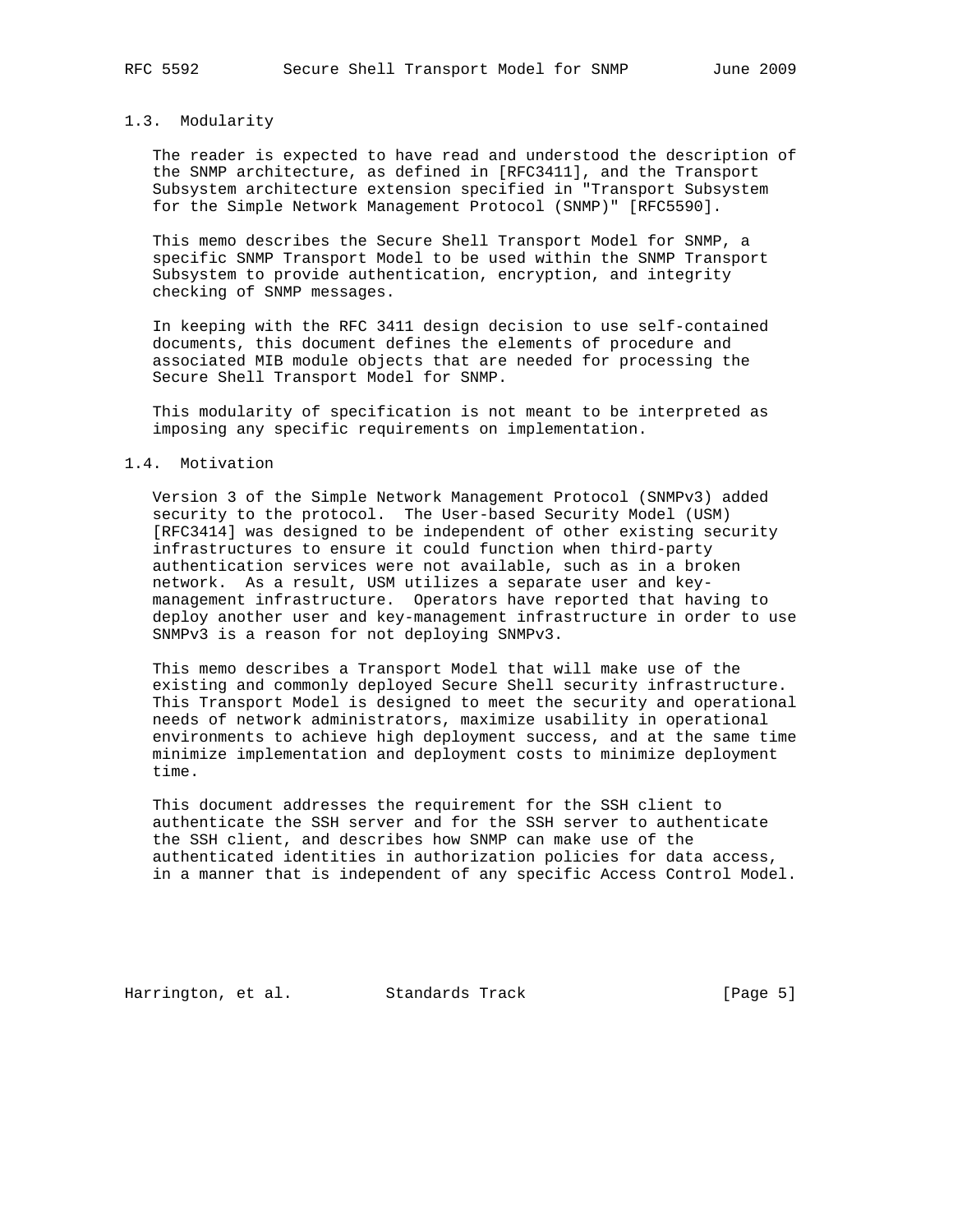This document addresses the requirement to utilize client authentication and key-exchange methods that support different security infrastructures and provide different security properties. This document describes how to use client authentication as described in "The Secure Shell (SSH) Authentication Protocol" [RFC4252]. The SSH Transport Model should work with any of the ssh-userauth methods, including the "publickey", "password", "hostbased", "none", "keyboard-interactive", "gssapi-with-mic", ."gssapi-keyex", "gssapi", and "external-keyx" (see the SSH Protocol Parameters registry maintained by IANA). The use of the "none" authentication method is NOT RECOMMENDED, as described in this document's Security Considerations. Local accounts may be supported through the use of the publickey, hostbased, or password methods. The password method allows for integration with a deployed password infrastructure, such as Authentication, Authorization, and Accounting (AAA) servers using the RADIUS protocol [RFC2865]. The SSH Transport Model SHOULD be able to take advantage of future-defined ssh-userauth methods, such as those that might make use of X.509 certificate credentials.

 It is desirable to use mechanisms that could unify the approach for administrative security for SNMPv3 and command line interfaces (CLI) and other management interfaces. The use of security services provided by Secure Shell is the approach commonly used for the CLI and is the approach being adopted for use with NETCONF [RFC4742]. This memo describes a method for invoking and running the SNMP protocol within a Secure Shell (SSH) session as an SSH Subsystem.

 This memo describes how SNMP can be used within a Secure Shell (SSH) session, using the SSH connection protocol [RFC4254] over the SSH transport protocol, and using ssh-userauth [RFC4252] for authentication.

 There are a number of challenges to be addressed to map Secure Shell authentication method parameters into the SNMP architecture so that SNMP continues to work without any surprises. These are discussed in detail below.

## 1.5. Constraints

 The design of this SNMP Transport Model is influenced by the following constraints:

 1. In times of network stress, the transport protocol and its underlying security mechanisms SHOULD NOT depend upon the ready availability of other network services (e.g., Network Time Protocol (NTP) or AAA protocols).

Harrington, et al. Standards Track [Page 6]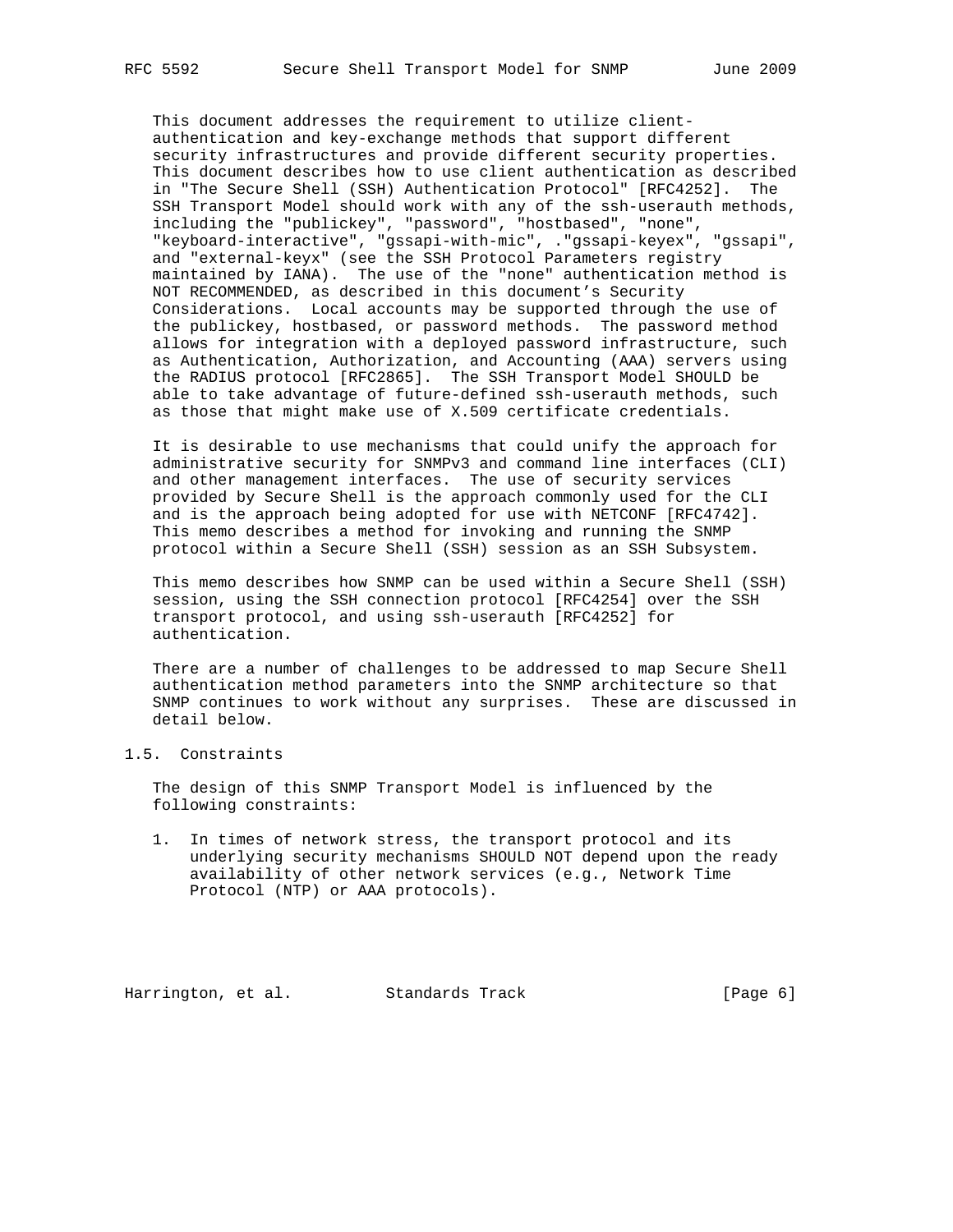- 2. When the network is not under stress, the Transport Model and its underlying security mechanisms MAY depend upon the ready availability of other network services.
- 3. It may not be possible for the Transport Model to determine when the network is under stress.
- 4. A Transport Model SHOULD NOT require changes to the SNMP architecture.
- 5. A Transport Model SHOULD NOT require changes to the underlying security protocol.
- 2. The Secure Shell Protocol

 SSH is a protocol for secure remote login and other secure network services over an insecure network. It consists of three major protocol components and add-on methods for user authentication:

- o The Transport Layer Protocol [RFC4253] provides server authentication and message confidentiality and integrity. It may optionally also provide compression. The transport layer will typically be run over a TCP/IP connection but might also be used on top of any other reliable data stream.
- o The User Authentication Protocol [RFC4252] authenticates the client-side principal to the server. It runs over the Transport Layer Protocol.
- o The Connection Protocol [RFC4254] multiplexes the encrypted tunnel into several logical channels. It runs over the transport after successfully authenticating the principal.
- o Generic Message Exchange Authentication [RFC4256] is a general purpose authentication method for the SSH protocol, suitable for interactive authentications where the authentication data should be entered via a keyboard.
- o "Generic Security Service Application Program Interface (GSS-API) Authentication and Key Exchange for the Secure Shell (SSH) Protocol" [RFC4462] describes methods for using the GSS-API for authentication and key exchange in SSH. It defines an SSH user authentication method that uses a specified GSS-API mechanism to authenticate a user; it also defines a family of SSH key-exchange methods that use GSS-API to authenticate a Diffie-Hellman key exchange.

Harrington, et al. Standards Track [Page 7]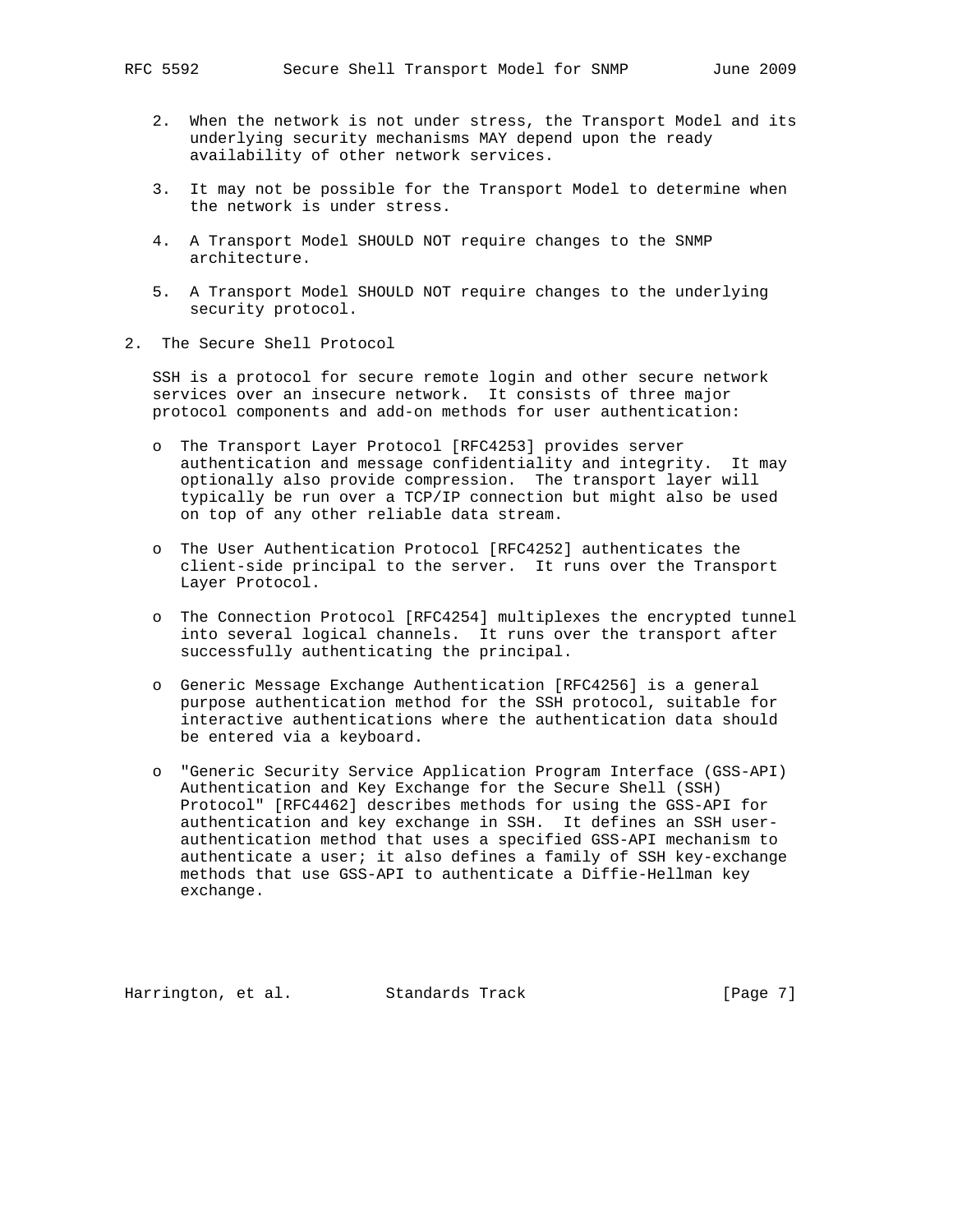The client sends a service request once a secure, transport-layer connection has been established. A second service request is sent after client authentication is complete. This allows new protocols to be defined and coexist with the protocols listed above.

 The connection protocol provides channels that can be used for a wide range of purposes. Standard methods are provided for setting up secure interactive shell sessions and for forwarding ("tunneling") arbitrary TCP/IP ports and X11 connections.

3. How SSHTM Fits into the Transport Subsystem

 A Transport Model is a component of the Transport Subsystem [RFC5590] within the SNMP architecture. The SSH Transport Model thus fits between the underlying SSH transport layer and the Message Dispatcher [RFC3411].

 The SSH Transport Model will establish a channel between itself and the SSH Transport Model of another SNMP engine. The sending Transport Model passes unencrypted messages from the Dispatcher to SSH to be encrypted, and the receiving Transport Model accepts decrypted incoming messages from SSH and passes them to the Dispatcher.

 After an SSH Transport Model channel is established, then SNMP messages can conceptually be sent through the channel from one SNMP Message Dispatcher to another SNMP Message Dispatcher. Multiple SNMP messages MAY be passed through the same channel.

 The SSH Transport Model of an SNMP engine will perform the translation between SSH-specific security parameters and SNMP specific, model-independent parameters.

- 3.1. Security Capabilities of this Model
- 3.1.1. Threats

 The Secure Shell Transport Model provides protection against the threats identified by the RFC 3411 architecture [RFC3411]:

- 1. Modification of Information SSH provides for verification that the contents of each message have not been modified during its transmission through the network by digitally signing each SSH packet.
- 2. Masquerade SSH provides for verification of the identity of the SSH server and the identity of the SSH client.

Harrington, et al. Standards Track [Page 8]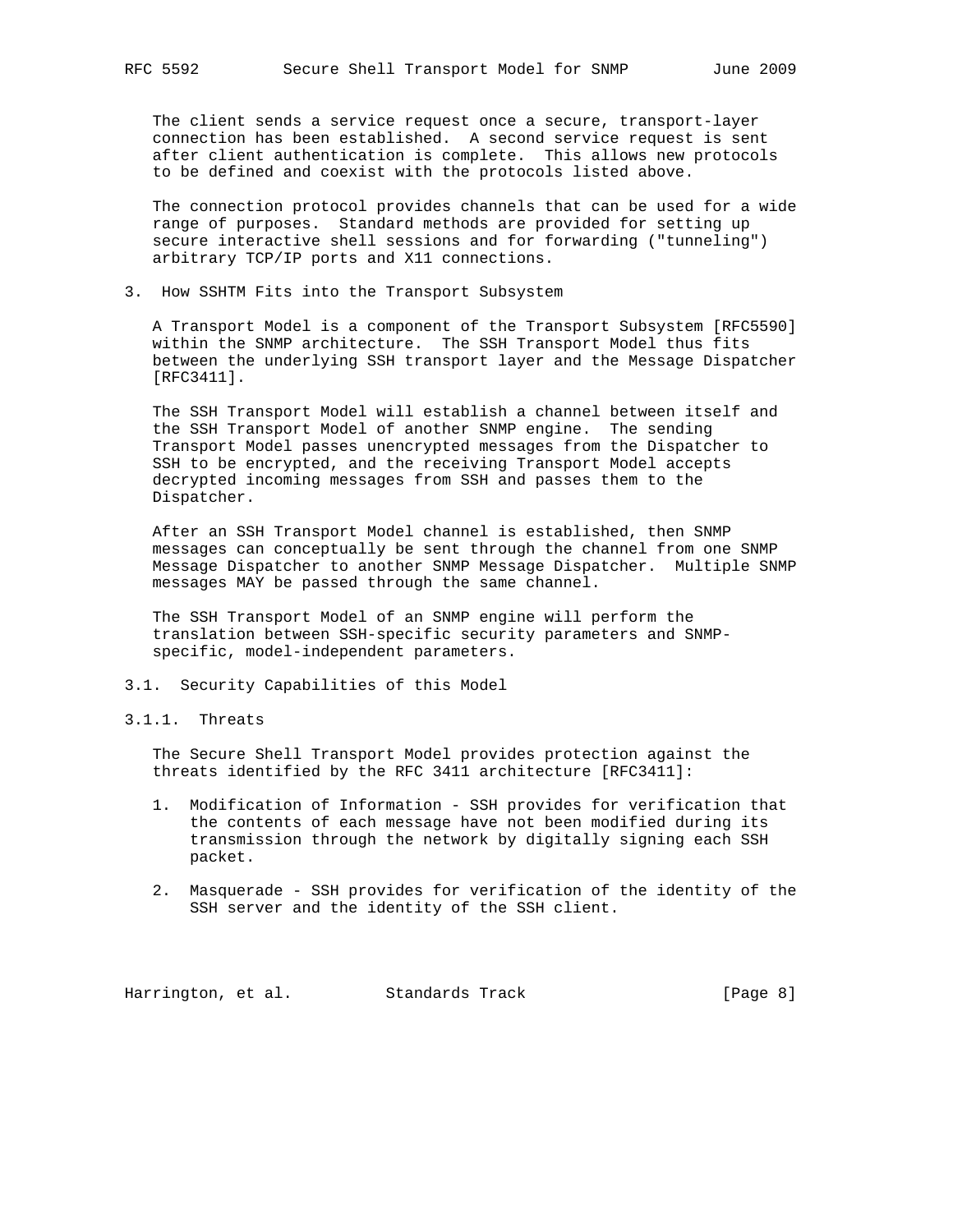SSH provides for verification of the identity of the SSH server through the SSH transport protocol server authentication [RFC4253]. This allows an operator or management station to ensure the authenticity of the SNMP engine that provides MIB data.

 SSH provides a number of mechanisms for verification of the identity of the SSH client-side principal using the Secure Shell Authentication Protocol [RFC4252]. These include public key, password, and host-based mechanisms. This allows the SNMP Access Control Subsystem to ensure that only authorized principals have access to potentially sensitive data.

 Verification of the client's principal identity is important for use with the SNMP Access Control Subsystem to ensure that only authorized principals have access to potentially sensitive data.

 The SSH user identity is provided to the Transport Model, so it can be used to map to an SNMP model-independent securityName for use with SNMP access control and notification configuration. (The identity may undergo various transforms before it maps to the securityName.)

- 3. Message Stream Modification SSH protects against malicious re ordering or replaying of messages within a single SSH session by using sequence numbers and integrity checks. SSH protects against replay of messages across SSH sessions by ensuring that the cryptographic keys used for encryption and integrity checks are generated afresh for each session.
- 4. Disclosure SSH provides protection against the disclosure of information to unauthorized recipients or eavesdroppers by allowing for encryption of all traffic between SNMP engines.
- 3.1.2. Message Authentication

The RFC 3411 architecture recognizes three levels of security:

- without authentication and without privacy (noAuthNoPriv)
- with authentication but without privacy (authNoPriv)
- with authentication and with privacy (authPriv)

 The Secure Shell protocol provides support for encryption and data integrity. While it is technically possible to support no authentication and no encryption in SSH, it is NOT RECOMMENDED by [RFC4253].

Harrington, et al. Standards Track [Page 9]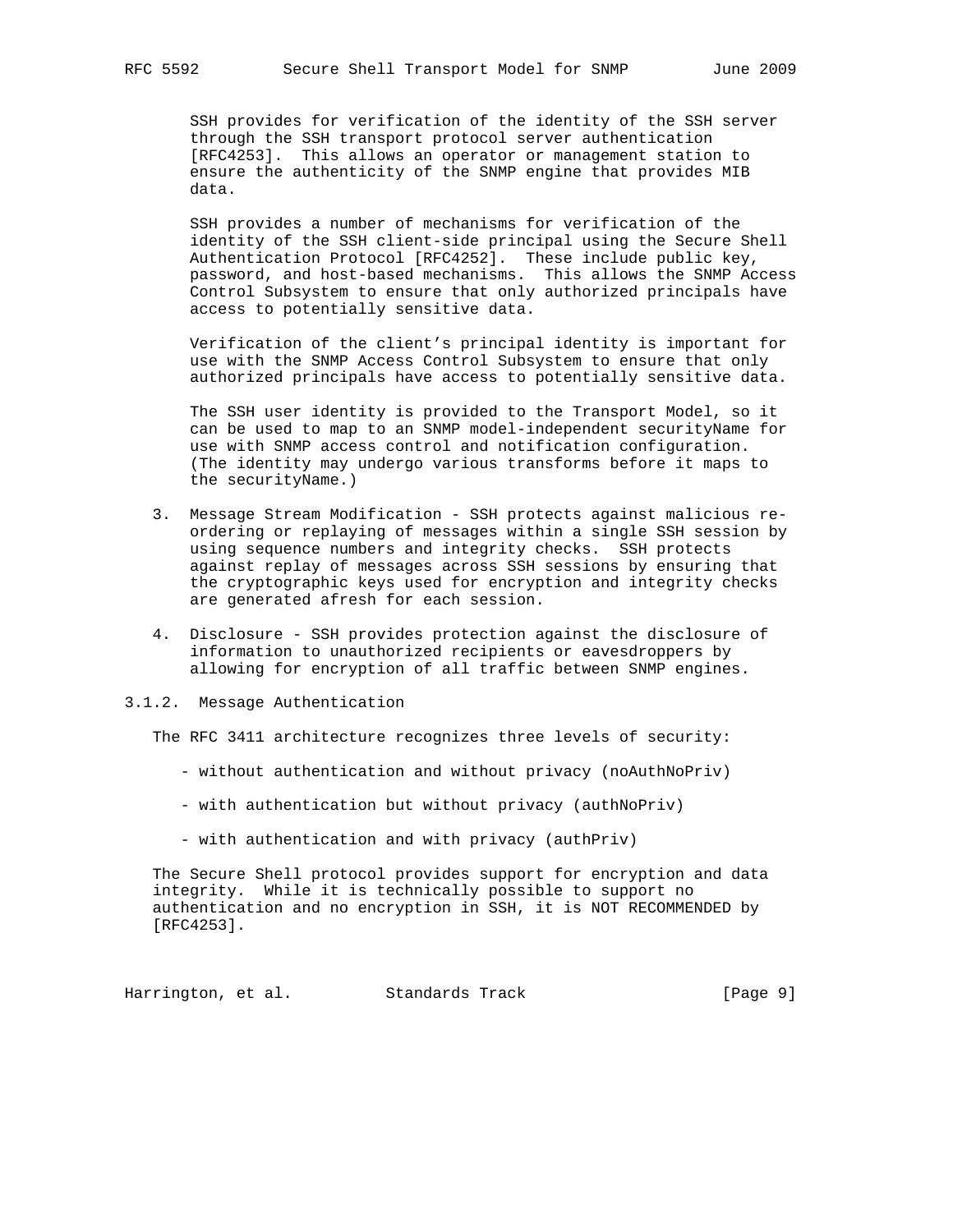The SSH Transport Model determines from SSH the identity of the authenticated principal and the type and address associated with an incoming message, and provides this information to SSH for an outgoing message. The SSH transport-layer algorithms used to provide authentication, data integrity, and encryption SHOULD NOT be exposed to the SSH Transport Model layer. The SNMPv3 WG deliberately avoided this and settled for an assertion by the Security Model that the requirements of securityLevel were met. The SSH Transport Model has no mechanisms by which it can test whether an underlying SSH connection provides auth or priv, so the SSH Transport Model trusts that the underlying SSH connection has been properly configured to support authPriv security characteristics.

 An SSH Transport-Model-compliant implementation MUST use an SSH connection that provides authentication, data integrity, and encryption that meets the highest level of SNMP security (authPriv). Outgoing messages specified with a securityLevel of noAuthNoPriv or authNoPriv are actually sent by the SSH Transport Model with authPriv-level protection.

 The security protocols used in the Secure Shell Authentication Protocol [RFC4252] and the Secure Shell Transport Layer Protocol [RFC4253] are considered acceptably secure at the time of writing. However, the procedures allow for new authentication and privacy methods to be specified at a future time if the need arises.

## 3.1.3. Authentication Protocol Support

 The SSH Transport Model should support any server- or client authentication mechanism supported by SSH. This includes the three authentication methods described in the SSH Authentication Protocol document [RFC4252] (publickey, password, and host-based), keyboard interactive, and others.

 The password-authentication mechanism allows for integration with deployed password-based infrastructure. It is possible to hand a password to a service such as RADIUS [RFC2865] or Diameter [RFC3588] for validation. The validation could be done using the user name and user password attributes. It is also possible to use a different password-validation protocol such as the Challenge Handshake Authentication Protocol (CHAP) [RFC1994] or digest authentication [RFC5090] to integrate with RADIUS or Diameter. At some point in the processing, these mechanisms require the password to be made available as cleartext on the device that is authenticating the password, which might introduce threats to the authentication infrastructure.

Harrington, et al. Standards Track [Page 10]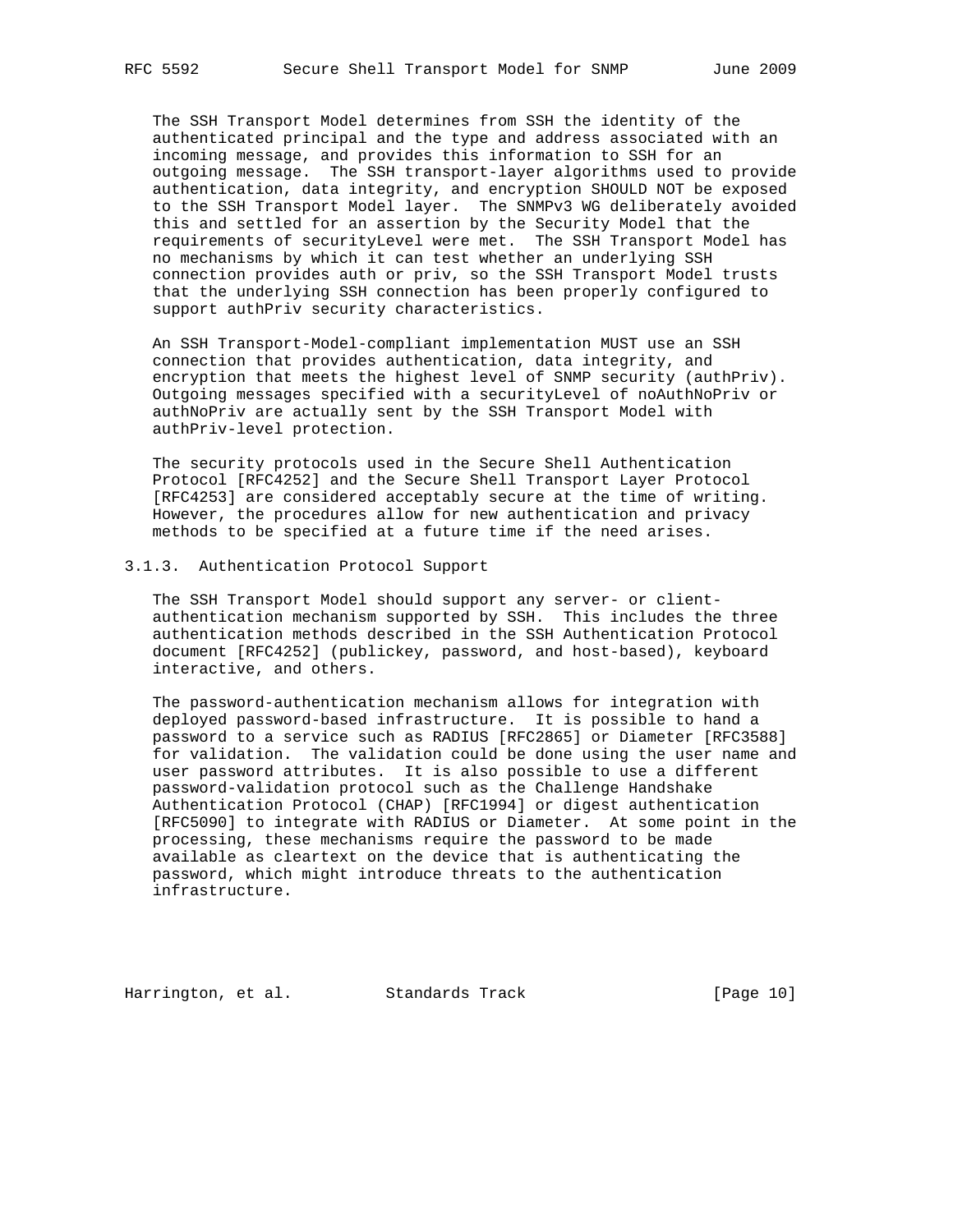GSS-API key exchange [RFC4462] provides a framework for the addition of client-authentication mechanisms that support different security infrastructures and provide different security properties. Additional authentication mechanisms, such as one that supports X.509 certificates, may be added to SSH in the future.

### 3.1.4. SSH Subsystem

 This document describes the use of an SSH Subsystem for SNMP to make SNMP usage distinct from other usages.

 An SSH Subsystem of type "snmp" is opened by the SSH Transport Model during the elements of procedure for an outgoing SNMP message. Since the sender of a message initiates the creation of an SSH session if needed, the SSH session will already exist for an incoming message; otherwise, the incoming message would never reach the SSH Transport Model.

 Implementations may choose to instantiate SSH sessions in anticipation of outgoing messages. This approach might be useful to ensure that an SSH session to a given target can be established before it becomes important to send a message over the SSH session. Of course, there is no guarantee that a pre-established session will still be valid when needed.

 SSH sessions are uniquely identified within the SSH Transport Model by the combination of tmTransportAddress and tmSecurityName associated with each session.

 Because naming policies might differ between administrative domains, many SSH client software packages support a user@hostname:port addressing syntax that operators can use to align non-equivalent account names. The SnmpSSHAddress Textual Convention echos this common SSH notation.

 When this notation is used in an SnmpSSHAddress, the SSH connection should be established with an SSH user name matching the "user" portion of the notation when establishing a session with the remote SSH server. The user name must be encoded in UTF-8 (per [RFC4252]). The "user" portion may or may not match the tmSecurityName parameter passed from the Security Model. If no "user@" portion is specified in the SnmpSSHAddress, then the SSH connection should be established using the tmSecurityName as the SSH user name when establishing a session with the remote SSH server.

Harrington, et al. Standards Track [Page 11]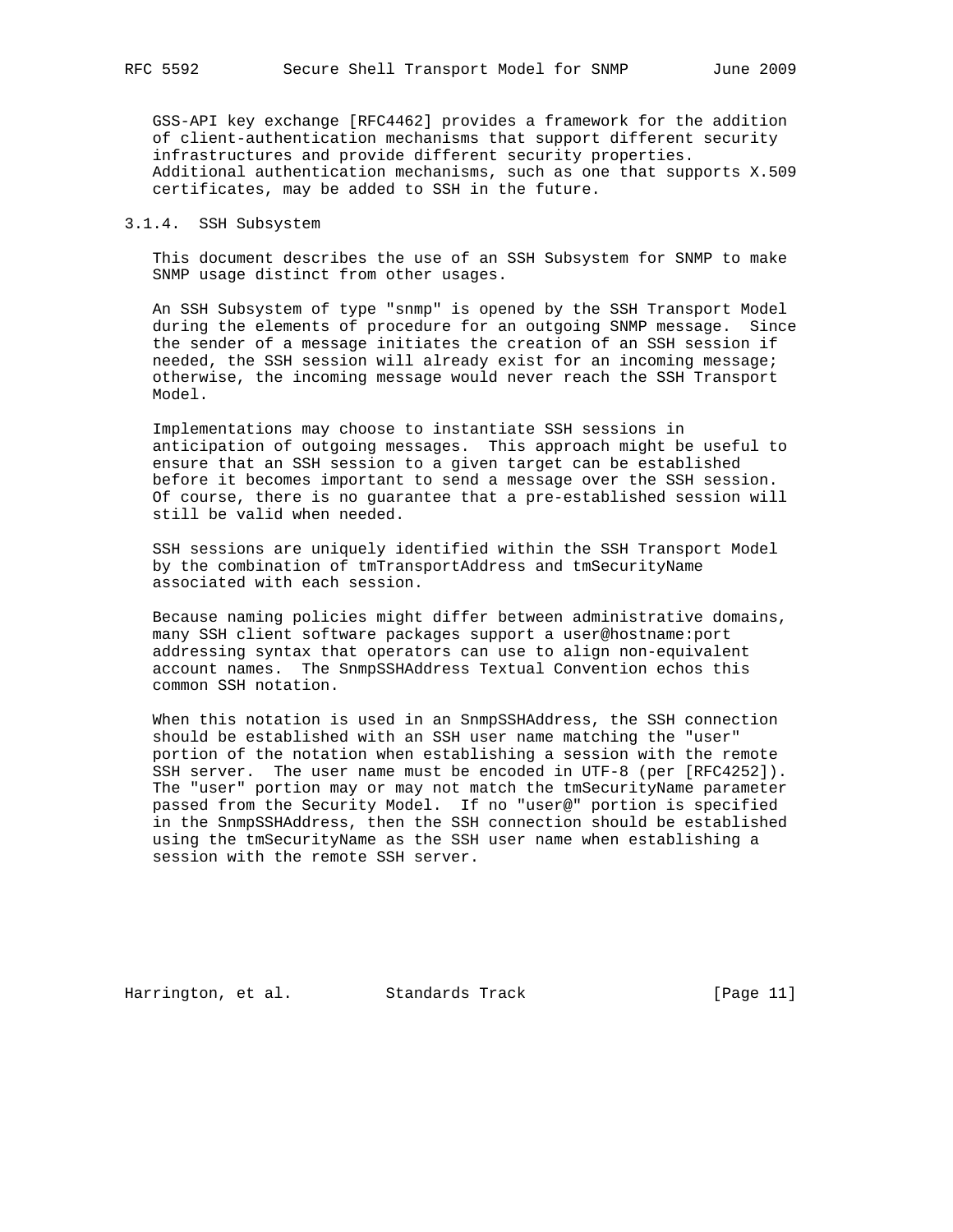The SnmpSSHAddress and tmSecurityName associated with an SSH session MUST remain constant during the life of the session. Different SnmpSSHAddress values (with different hostnames, "user@" prefix names, and/or port numbers) will each result in individual SSH sessions.

# 3.2. Security Parameter Passing

 For incoming messages, SSH-specific security parameters are translated by the Transport Model into security parameters independent of the Transport and Security Models. The Transport Model accepts messages from the SSH Subsystem, records the transport related and SSH-security-related information, including the authenticated identity, in a cache referenced by tmStateReference, and passes the WholeMsg and the tmStateReference to the Dispatcher using the receiveMessage() ASI (Abstract Service Interface).

 For outgoing messages, the Transport Model takes input provided by the Dispatcher in the sendMessage() ASI. The SSH Transport Model converts that information into suitable security parameters for SSH, establishes sessions as needed, and passes messages to the SSH Subsystem for sending.

## 3.3. Notifications and Proxy

 SSH connections may be initiated by command generators or by notification originators. Command generators are frequently operated by a human, but notification originators are usually unmanned automated processes. As a result, it may be necessary to provision authentication credentials on the SNMP engine containing the notification originator or to use a third-party key provider, such as Kerberos, so the engine can successfully authenticate to an engine containing a notification receiver.

 The targets to whom notifications or proxy requests should be sent is typically determined and configured by a network administrator. The SNMP-NOTIFICATION-MIB contains a list of targets to which notifications should be sent. The SNMP-TARGET-MIB module [RFC3413] contains objects for defining these management targets, including transport domains and addresses and security parameters, for applications such as notification generators and proxy forwarders.

 For the SSH Transport Model, transport type and address are configured in the snmpTargetAddrTable, and the securityName and securityLevel parameters are configured in the snmpTargetParamsTable. The default approach is for an administrator to statically preconfigure this information to identify the targets authorized to receive notifications or received proxied messages. Local access-

Harrington, et al. Standards Track [Page 12]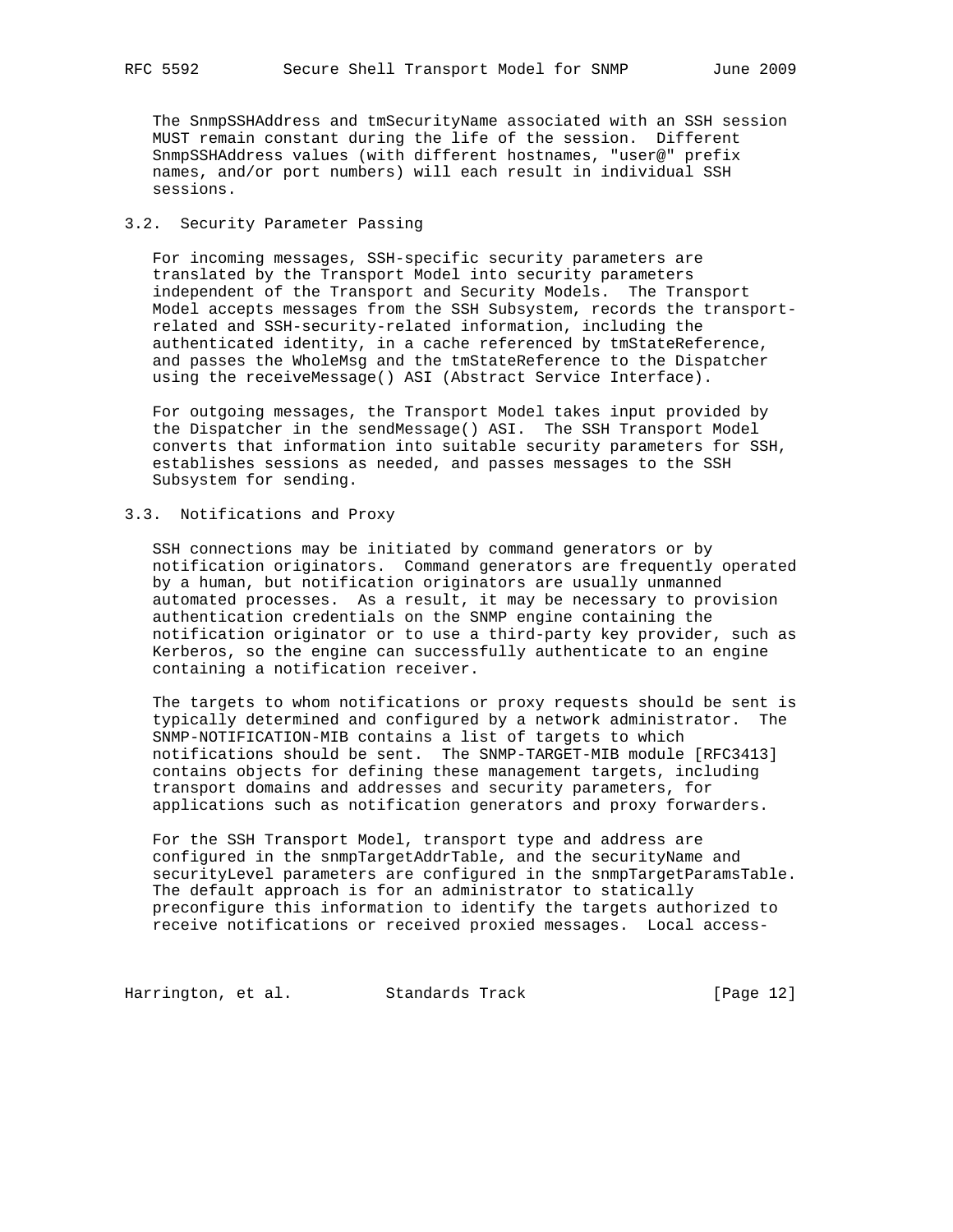control processing needs to be performed by a notification originator before notifications are actually sent, and this processing is done using the configured securityName. An important characteristic of this is that authorization is done prior to determining if the connection can succeed. Thus, the locally configured securityName is entirely trusted within the notification originator.

 The SNMP-TARGET-MIB and NOTIFICATION-MIB MIB modules may be configured using SNMP or other implementation-dependent mechanisms, such as CLI scripting or loading a configuration file. It may be necessary to provide additional implementation-specific configuration of SSH parameters.

4. Cached Information and References

 When performing SNMP processing, there are two levels of state information that may need to be retained: the immediate state linking a request-response pair and a potentially longer-term state relating to transport and security. "Transport Subsystem for the Simple Network Management Protocol" [RFC5590] defines general requirements for caches and references.

 This document defines additional cache requirements related to the Secure Shell Transport Model.

4.1. Secure Shell Transport Model Cached Information

 The Secure Shell Transport Model has specific responsibilities regarding the cached information. See the Elements of Procedure in Section 5 for detailed processing instructions on the use of the tmStateReference fields by the SSH Transport Model.

## 4.1.1. tmSecurityName

 The tmSecurityName MUST be a human-readable name (in snmpAdminString format) representing the identity that has been set according to the procedures in Section 5. The tmSecurityName MUST be constant for all traffic passing through an SSHTM session. Messages MUST NOT be sent through an existing SSH session that was established using a different tmSecurityName.

On the SSH server side of a connection:

 The tmSecurityName should be the SSH user name. How the SSH user name is extracted from the SSH layer is implementation-dependent.

Harrington, et al. Standards Track [Page 13]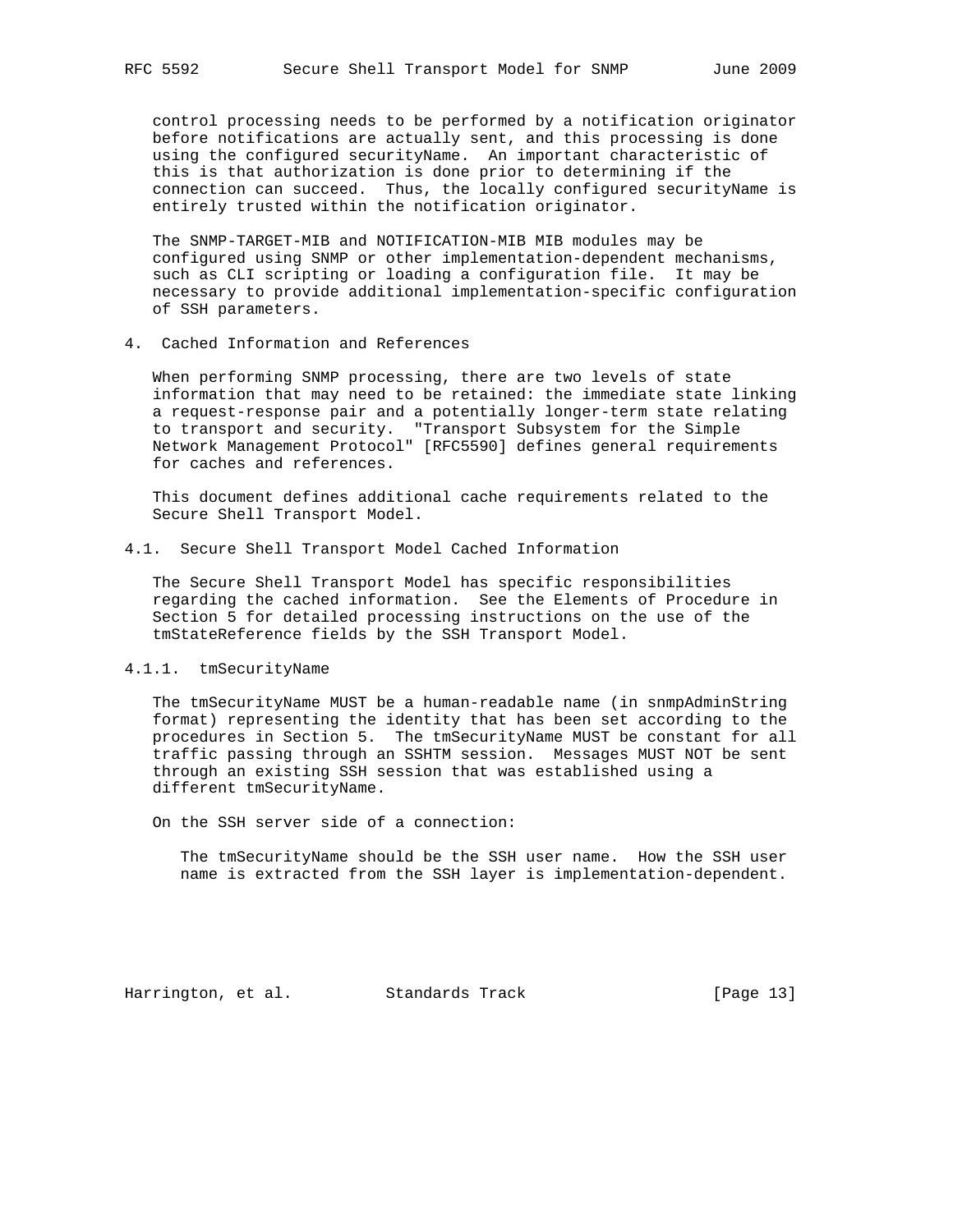The SSH protocol is not always clear on whether the user name field must be filled in, so for some implementations, such as those using GSSAPI authentication, it may be necessary to use a mapping algorithm to transform an SSH identity to a tmSecurityName or to transform a tmSecurityName to an SSH identity.

 In other cases, the user name may not be verified by the server, so for these implementations, it may be necessary to obtain the user name from other credentials exchanged during the SSH exchange.

On the SSH client side of a connection:

 The tmSecurityName is presented to the SSH Transport Model by the application (possibly because of configuration specified in the SNMP-TARGET-MIB).

 The securityName MAY be derived from the tmSecurityName by a Security Model and MAY be used to configure notifications and access controls in MIB modules. Transport Models SHOULD generate a predictable tmSecurityName so operators will know what to use when configuring MIB modules that use securityNames derived from tmSecurityNames.

### 4.1.2. tmSessionID

 The tmSessionID MUST be recorded per message at the time of receipt. When tmSameSecurity is set, the recorded tmSessionID can be used to determine whether the SSH session available for sending a corresponding outgoing message is the same SSH session as was used when receiving the incoming message (e.g., a response to a request).

4.1.3. Session State

 The per-session state that is referenced by tmStateReference may be saved across multiple messages in a Local Configuration Datastore. Additional session/connection state information might also be stored in a Local Configuration Datastore.

5. Elements of Procedure

 Abstract Service Interfaces have been defined by [RFC3411] and further augmented by [RFC5590] to describe the conceptual data flows between the various subsystems within an SNMP entity. The Secure Shell Transport Model uses some of these conceptual data flows when communicating between subsystems.

Harrington, et al. Standards Track [Page 14]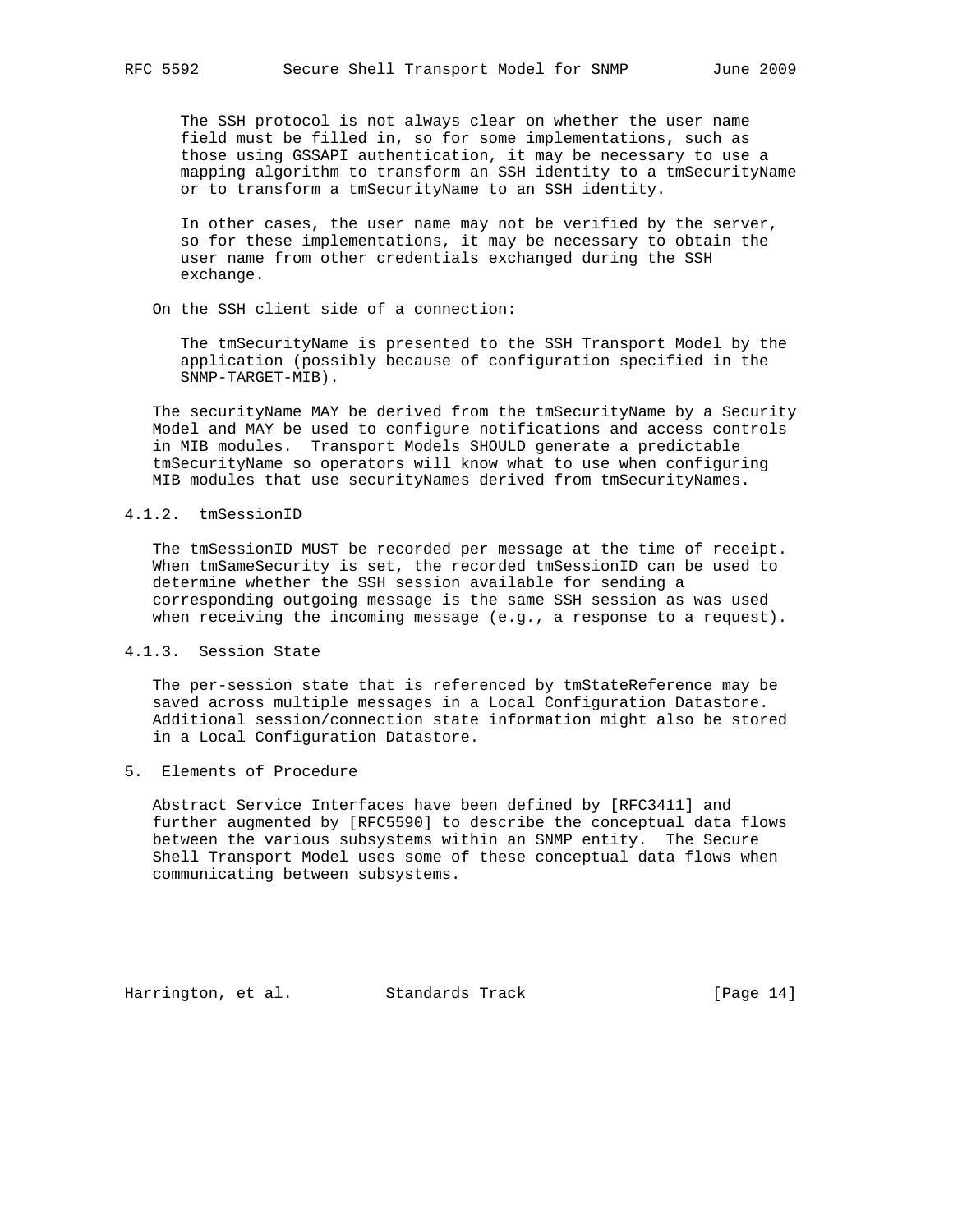To simplify the elements of procedure, the release of state information is not always explicitly specified. As a general rule, if state information is available when a message gets discarded, the message-state information should also be released, and if state information is available when a session is closed, the session-state information should also be released.

 An error indication in statusInformation will typically include the Object Identifier (OID) and value for an incremented error counter. This may be accompanied by the requested securityLevel and the tmStateReference. Per-message context information is not accessible to Transport Models, so for the returned counter OID and value, contextEngine would be set to the local value of snmpEngineID and contextName to the default context for error counters.

- 5.1. Procedures for an Incoming Message
	- 1. The SSH Transport Model queries the SSH engine, in an implementation-dependent manner, to determine the address the message originated from, the user name authenticated by SSH, and a session identifier.
	- 2. Determine the tmTransportAddress to be associated with the incoming message:
		- A. If this is a client-side SSH session, then the tmTransportAddress is set to the tmTransportAddress used to establish the session. It MUST exactly include any "user@" prefix associated with the address provided to the openSession() ASI.
		- B. If this is a server-side SSH session and this is the first message received over the session, then the tmTransportAddress is set to the address the message originated from, determined in an implementation-dependent way. This value MUST be constant for the entire SSH session, and future messages received MUST result in the tmTransportAddress being set to the same value.
		- C. If this is a server-side SSH session and this is not the first message received over the session, then the tmTransportAddress is set to the previously established tmTransportAddress for the session (the value from step B, determined from a previous incoming message).

Harrington, et al. Standards Track [Page 15]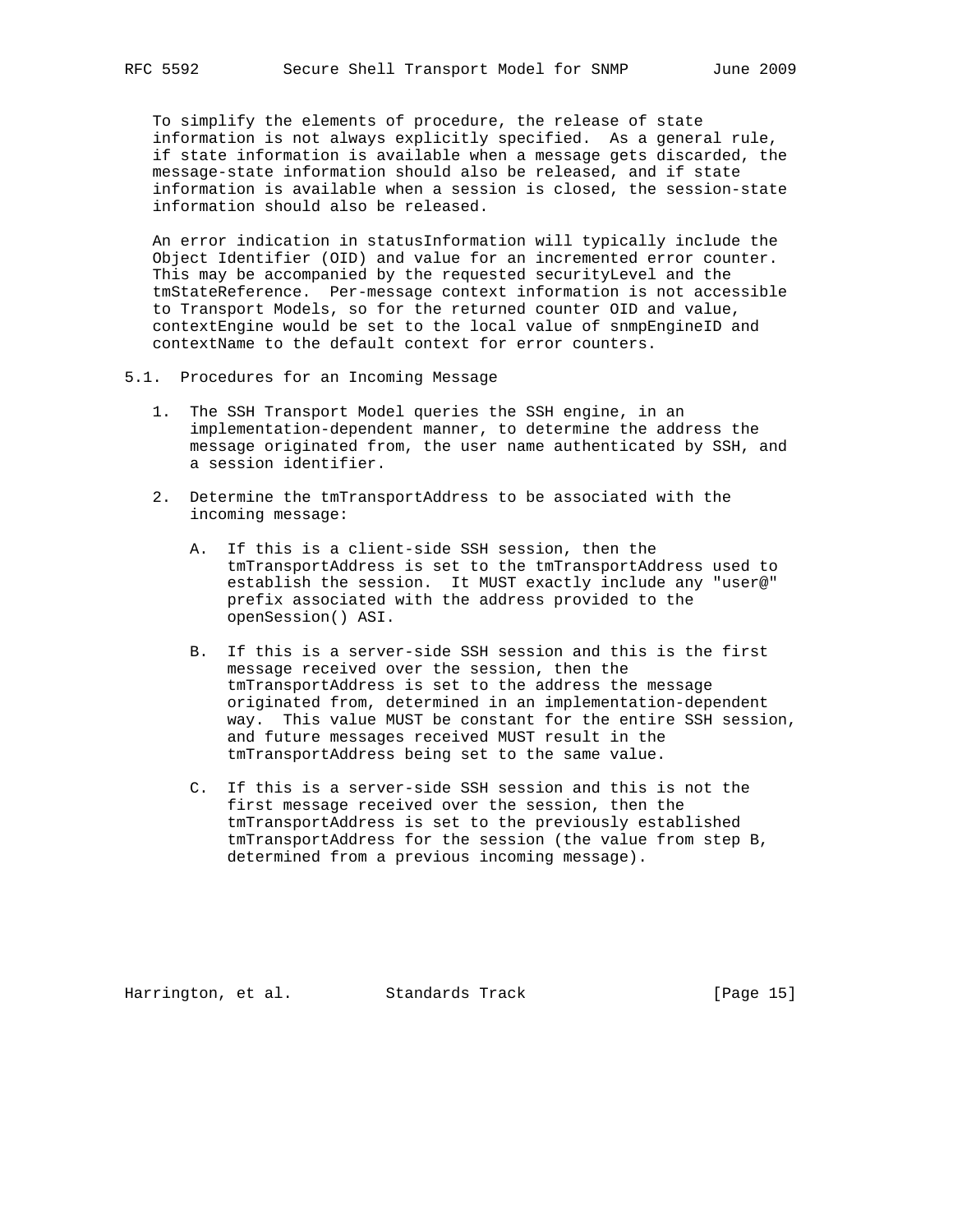- 3. Determine the tmSecurityName to be associated with the incoming message:
	- A. If this is a client-side SSH session, then the tmSecurityName MUST be set to the tmSecurityName used to establish the session.
	- B. If this is a server-side SSH session and this is the first message received over the session, then the tmSecurityName is set to the SSH user name. How the SSH user name is extracted from the SSH layer is implementation-dependent. This value MUST be constant for the entire SSH session, and future messages received MUST result in the tmSecurityName being set to the same value.
	- C. If this is a server-side SSH session and this is not the first message received over the session, then the tmSecurityName is set to the previously established tmSecurityName for the session (the value from step B, determined from a previous incoming message).
- 4. Create a tmStateReference cache for subsequent reference to the information.

tmTransportDomain = snmpSSHDomain

 tmTransportAddress = the derived tmTransportAddress from step  $2.$ 

tmSecurityName = the derived tmSecurityName from step 3.

 tmTransportSecurityLevel = "authPriv" (authentication and confidentiality MUST be used to comply with this Transport Model.)

 tmSessionID = an implementation-dependent value that can be used to detect when a session has closed and been replaced by another session. The value in tmStateReference MUST uniquely identify the session over which the message was received. This session identifier MUST NOT be reused until there are no references to it remaining.

 Then the Transport Model passes the message to the Dispatcher using the following ASI:

Harrington, et al. Standards Track [Page 16]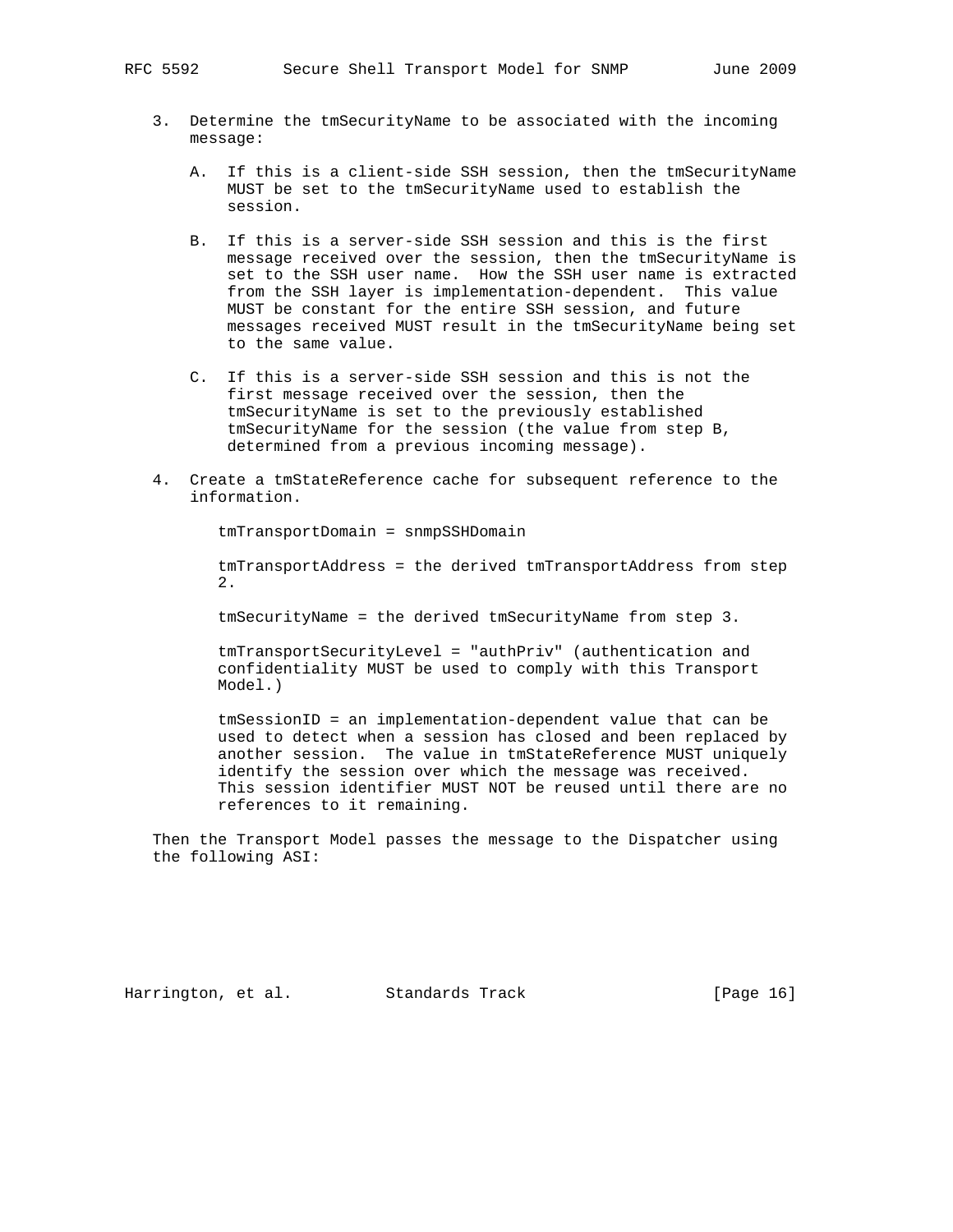statusInformation = receiveMessage( IN transportDomain -- snmpSSHDomain IN transportAddress -- the tmTransportAddress for the message IN wholeMessage -- the whole SNMP message from SSH IN wholeMessageLength -- the length of the SNMP message IN tmStateReference -- (NEW) transport info )

# 5.2. Procedures for Sending an Outgoing Message

 The Dispatcher passes the information to the Transport Model using the ASI defined in the Transport Subsystem:

 statusInformation = sendMessage( IN destTransportDomain -- transport domain to be used IN destTransportAddress -- transport address to be used IN outgoingMessage  $-$  the message to send IN outgoingMessageLength -- its length IN tmStateReference -- (NEW) transport info  $)$ 

The SSH Transport Model performs the following tasks.

- 1. If tmStateReference does not refer to a cache containing values for tmTransportDomain, tmTransportAddress, tmSecurityName, tmRequestedSecurityLevel, and tmSameSecurity, then increment the snmpSshtmSessionInvalidCaches counter, discard the message, and return the error indication in the statusInformation. Processing of this message stops.
- 2. Extract the tmTransportDomain, tmTransportAddress, tmSecurityName, tmRequestedSecurityLevel, tmSameSecurity, and tmSessionID from the tmStateReference.
- 3. Identify an SSH session over which to send the messages:
	- A. If tmSameSecurity is true and there is no existing session with a matching tmSessionID, tmSecurityName, and tmTransportAddress, then increment the snmpSshtmSessionNoSessions counter, discard the message, and return the error indication in the statusInformation. Processing of this message stops.
	- B. If there is a session with a matching tmSessionID, tmTransportAddress, and tmSecurityName, then select that session.

Harrington, et al. Standards Track [Page 17]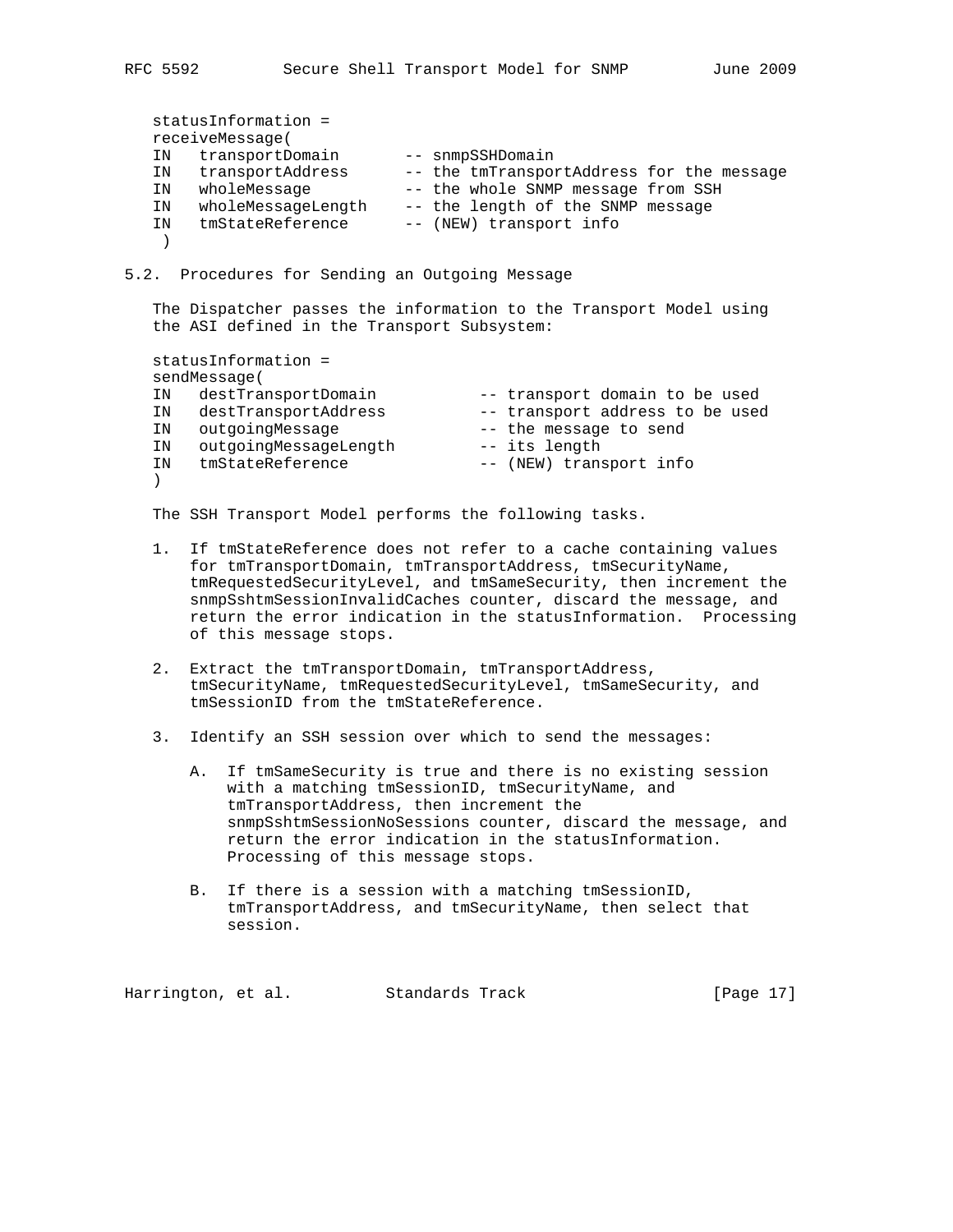- C. If there is a session that matches the tmTransportAddress and tmSecurityName, then select that session.
- D. If the above steps failed to select a session to use, then call openSession() with the tmStateReference as a parameter.
	- + If openSession fails, then discard the message, release tmStateReference, and pass the error indication returned by openSession back to the calling module. Processing of this message stops.
	- + If openSession succeeds, then record the destTransportDomain, destTransportAddress, tmSecurityname, and tmSessionID in an implementation-dependent manner. This will be needed when processing an incoming message.
- 4. Pass the wholeMessage to SSH for encapsulation as data in an SSH message over the identified SSH session. Any necessary additional SSH-specific parameters should be provided in an implementation-dependent manner.

## 5.3. Establishing a Session

 The Secure Shell Transport Model provides the following Abstract Service Interface (ASI) to describe the data passed between the SSH Transport Model and the SSH service. It is an implementation decision how such data is passed.

```
 statusInformation =
   openSession(
 IN tmStateReference -- transport information to be used
 OUT tmStateReference -- transport information to be used
 IN maxMessageSize -- of the sending SNMP entity
   )
```
 The following describes the procedure to follow to establish a session between a client and server to run SNMP over SSH. This process is used by any SNMP engine establishing a session for subsequent use.

 This will be done automatically for an SNMP application that initiates a transaction, such as a command generator, a notification originator, or a proxy forwarder.

Harrington, et al. Standards Track [Page 18]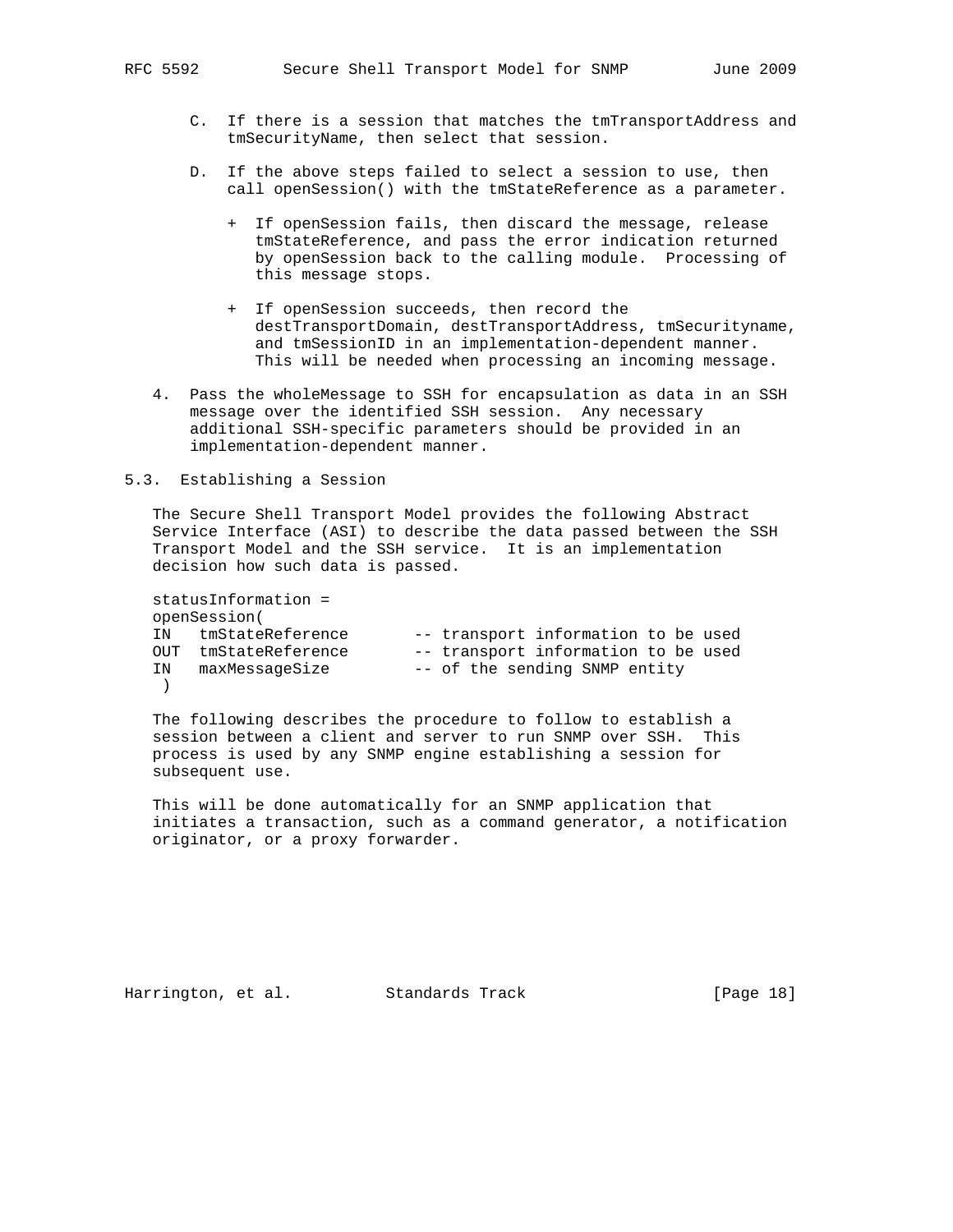- 1. Increment the snmpSshtmSessionOpens counter.
- 2. Using tmTransportAddress, the client will establish an SSH transport connection using the SSH transport protocol, authenticate the server, and exchange keys for message integrity and encryption. The transportAddress associated with a session MUST remain constant during the lifetime of the SSH session. Implementations may need to cache the transportAddress passed to the openSession API for later use when performing incoming message processing (see Section 5.1).
	- 1. To authenticate the server, the client usually stores pairs (tmTransportAddress, server host public key) in an implementation-dependent manner.
	- 2. The other parameters of the transport connection are provided in an implementation-dependent manner.
	- 3. If the attempt to establish a connection is unsuccessful or if server-authentication fails, then snmpSshtmSessionOpenErrors is incremented, an openSession error indication is returned, and openSession processing stops.
- 3. The client will then invoke an SSH authentication service to authenticate the principal, such as that described in the SSH authentication protocol [RFC4252].
	- 1. If the tmTransportAddress field contains a user name followed by an '@' character (US-ASCII 0x40), that user name string should be presented to the SSH server as the "user name" for user-authentication purposes. If there is no user name in the tmTransportAddress, then the tmSecurityName should be used as the user name.
	- 2. The credentials used to authenticate the SSH principal are determined in an implementation-dependent manner.
	- 3. In an implementation-specific manner, invoke the SSH user authentication service using the calculated user name.
	- 4. If the user authentication is unsuccessful, then the transport connection is closed, the snmpSshtmSessionUserAuthFailures counter is incremented, an error indication is returned to the calling module, and processing stops for this message.

Harrington, et al. Standards Track [Page 19]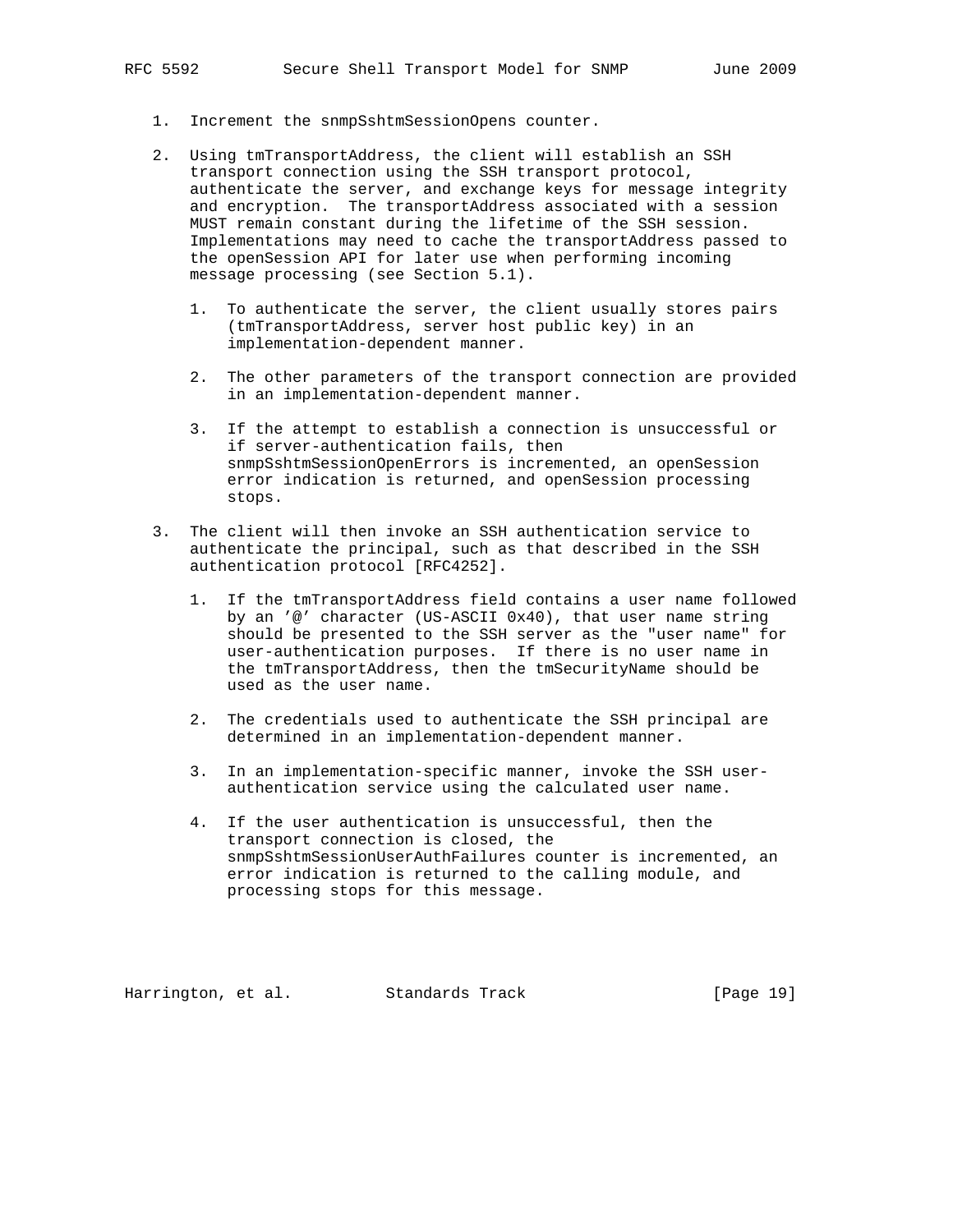- 4. The client should invoke the "ssh-connection" service (also known as the SSH connection protocol [RFC4254]), and request a channel of type "session". If unsuccessful, the transport connection is closed, the snmpSshtmSessionNoChannels counter is incremented, an error indication is returned to the calling module, and processing stops for this message.
- 5. The client invokes "snmp" as an SSH Subsystem, as indicated in the "subsystem" parameter. If unsuccessful, the transport connection is closed, the snmpSshtmSessionNoSubsystems counter is incremented, an error indication is returned to the calling module, and processing stops for this message.

 In order to allow SNMP traffic to be easily identified and filtered by firewalls and other network devices, servers associated with SNMP entities using the Secure Shell Transport Model MUST default to providing access to the "snmp" SSH Subsystem if the SSH session is established using the IANA assigned TCP ports (5161 and 5162). Servers SHOULD be configurable to allow access to the SNMP SSH Subsystem over other ports.

- 6. Set tmSessionID in the tmStateReference cache to an implementation-dependent value to identify the session.
- 7. The tmSecurityName used to establish the SSH session must be the only tmSecurityName used with the session. Incoming messages for the session MUST be associated with this tmSecurityName value. How this is accomplished is implementation-dependent.

5.4. Closing a Session

 The Secure Shell Transport Model provides the following ASI to close a session:

 statusInformation = closeSession( IN tmSessionID -- session ID of session to be closed  $\lambda$ 

 The following describes the procedure to follow to close a session between a client and server. This process is followed by any SNMP engine to close an SSH session. It is implementation-dependent when a session should be closed. The calling code should release the associated tmStateReference.

Harrington, et al. Standards Track [Page 20]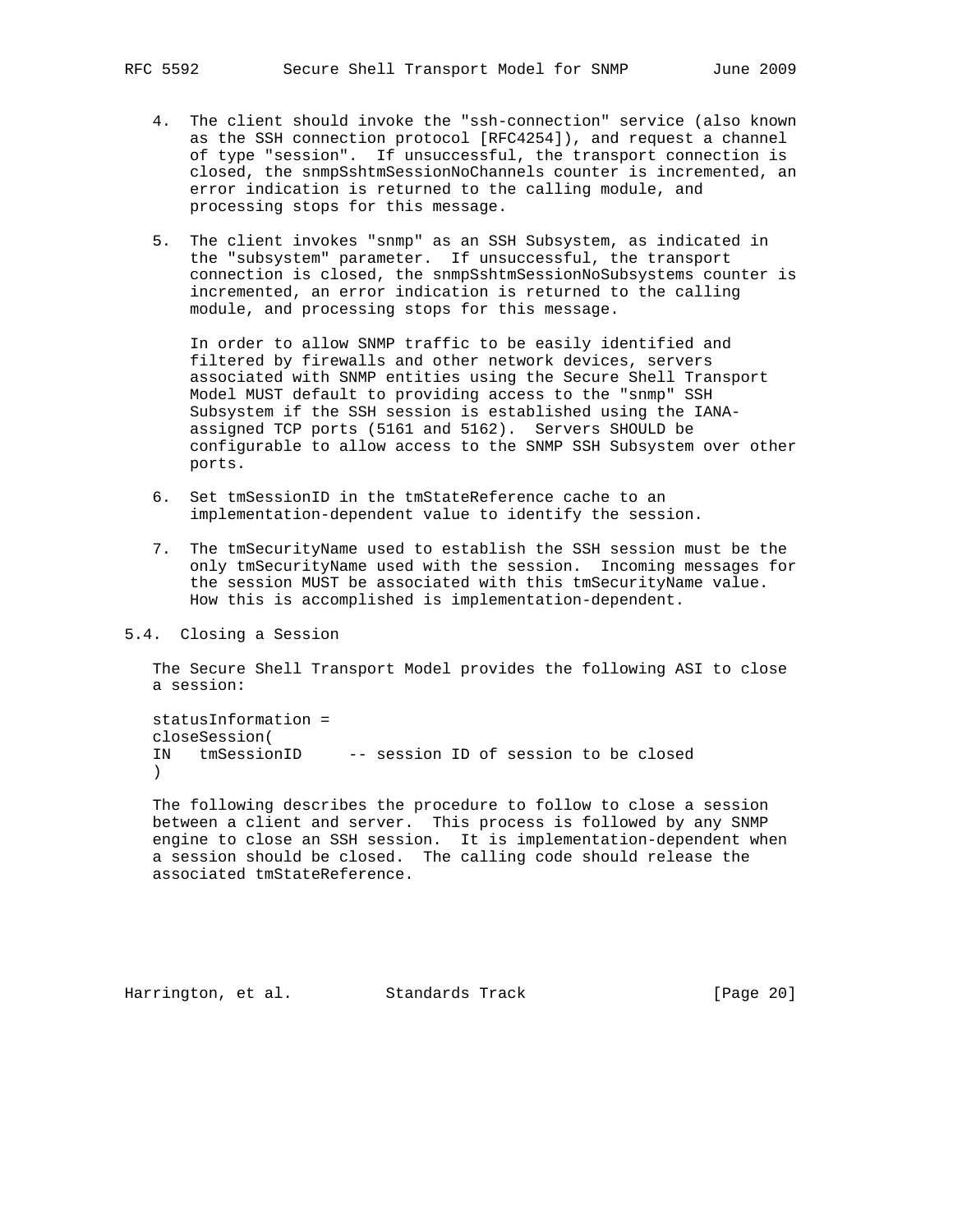- 1. Increment the snmpSshtmSessionCloses counter.
- 2. If there is no session corresponding to tmSessionID, then closeSession processing is complete.
- 3. Have SSH close the session associated with tmSessionID.
- 6. MIB Module Overview

 This MIB module provides management of the Secure Shell Transport Model. It defines an OID to identify the SNMP-over-SSH transport domain, a Textual Convention for SSH Addresses, and several statistics counters.

6.1. Structure of the MIB Module

 Objects in this MIB module are arranged into subtrees. Each subtree is organized as a set of related objects. The overall structure and assignment of objects to their subtrees, and the intended purpose of each subtree, is shown below.

6.2. Textual Conventions

 Generic and Common Textual Conventions used in this document can be found summarized at http://www.ops.ietf.org/mib-common-tcs.html

6.3. Relationship to Other MIB Modules

 Some management objects defined in other MIB modules are applicable to an entity implementing the SSH Transport Model. In particular, it is assumed that an entity implementing the SNMP-SSH-TM-MIB will implement the SNMPv2-MIB [RFC3418] and the SNMP-FRAMEWORK-MIB [RFC3411]. It is expected that an entity implementing this MIB will also support the Transport Security Model [RFC5591] and, therefore, implement the SNMP-TSM-MIB.

This MIB module is for monitoring SSH Transport Model information.

6.3.1. MIB Modules Required for IMPORTS

 The following MIB module imports items from [RFC2578], [RFC2579], and [RFC2580].

 This MIB module also references [RFC1033], [RFC4252], [RFC3490], and [RFC3986].

Harrington, et al. Standards Track [Page 21]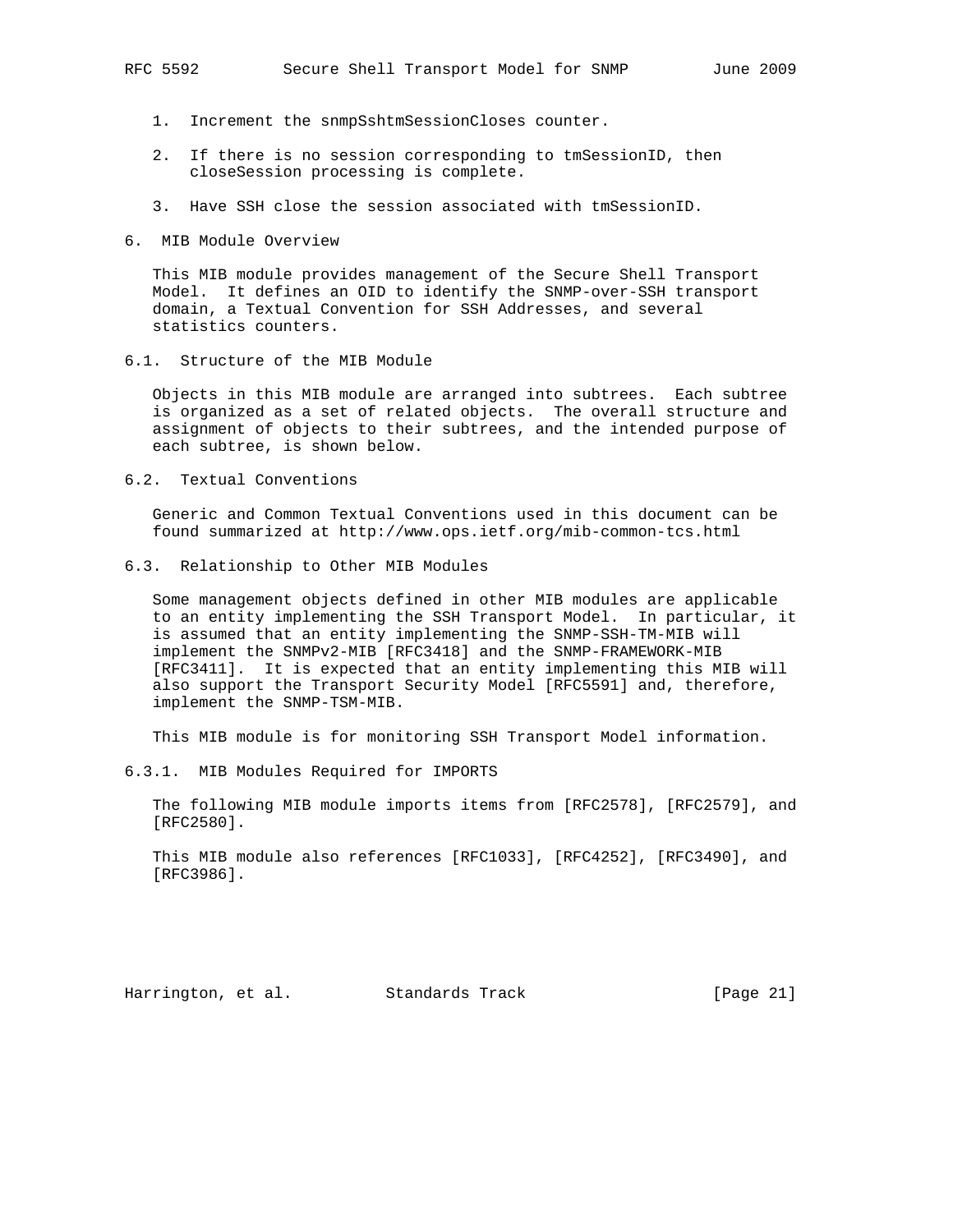This document uses TDomain Textual Conventions for the SNMP-internal MIB modules defined here for compatibility with the RFC 3413 MIB modules and the RFC 3411 Abstract Service Interfaces. 7. MIB Module Definition SNMP-SSH-TM-MIB DEFINITIONS ::= BEGIN IMPORTS MODULE-IDENTITY, OBJECT-TYPE, OBJECT-IDENTITY, mib-2, snmpDomains, Counter32 FROM SNMPv2-SMI -- RFC 2578 TEXTUAL-CONVENTION FROM SNMPv2-TC -- RFC 2579 MODULE-COMPLIANCE, OBJECT-GROUP FROM SNMPv2-CONF -- RFC 2580 ; snmpSshtmMIB MODULE-IDENTITY LAST-UPDATED "200906090000Z" ORGANIZATION "ISMS Working Group" CONTACT-INFO "WG-EMail: isms@lists.ietf.org Subscribe: isms-request@lists.ietf.org Chairs: Juergen Quittek NEC Europe Ltd. Network Laboratories Kurfuersten-Anlage 36 69115 Heidelberg Germany +49 6221 90511-15 quittek@netlab.nec.de Juergen Schoenwaelder Jacobs University Bremen Campus Ring 1 28725 Bremen Germany +49 421 200-3587 j.schoenwaelder@jacobs-university.de Co-editors: David Harrington Huawei Technologies USA 1700 Alma Drive Plano Texas 75075

Harrington, et al. Standards Track [Page 22]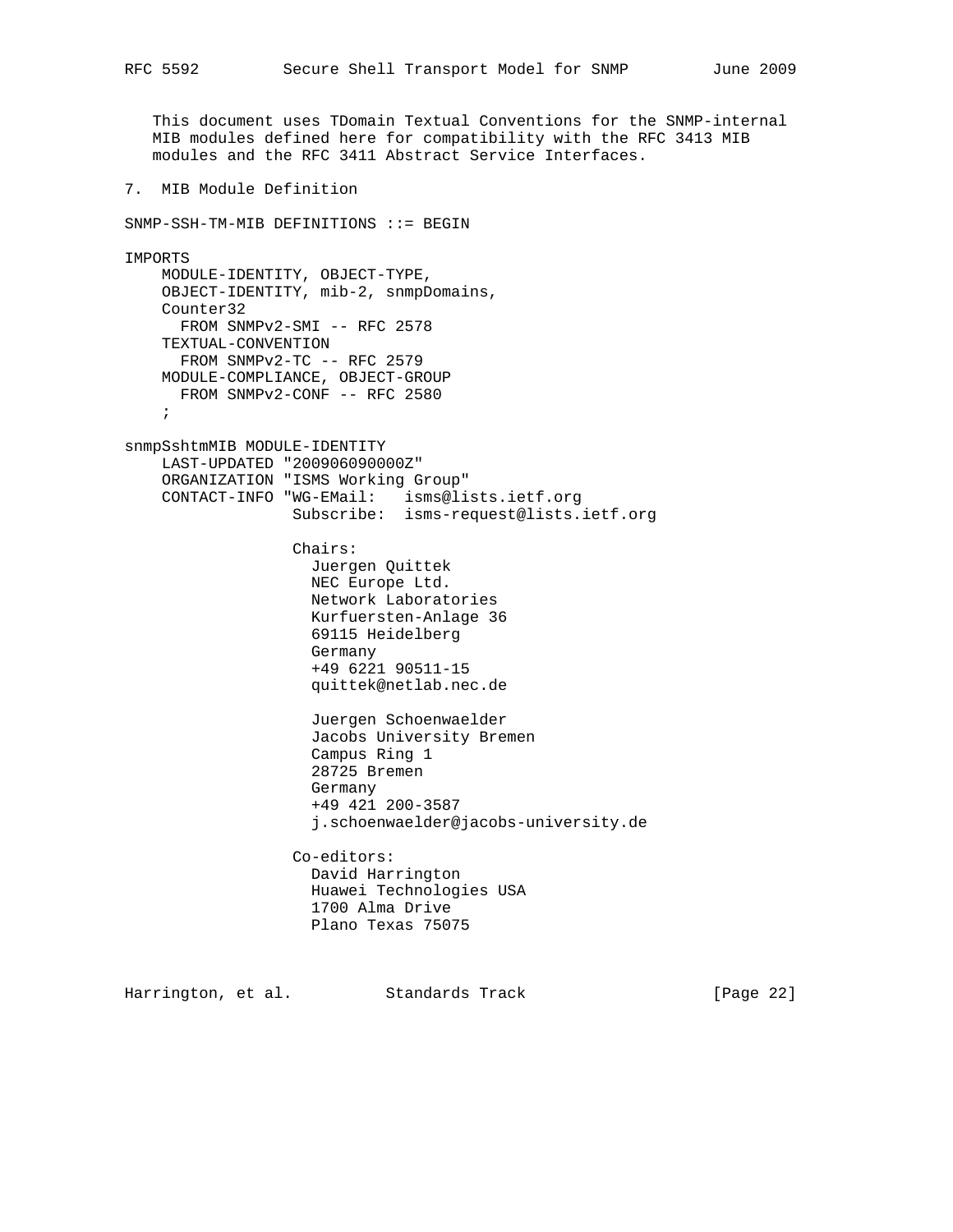USA +1 603-436-8634 ietfdbh@comcast.net

 Joseph Salowey Cisco Systems 2901 3rd Ave Seattle, WA 98121 USA jsalowey@cisco.com

 Wes Hardaker Cobham Analytic Solutions P.O. Box 382 Davis, CA 95617 USA +1 530 792 1913 ietf@hardakers.net

### " DESCRIPTION

"The Secure Shell Transport Model MIB.

 Copyright (c) 2009 IETF Trust and the persons identified as authors of the code. All rights reserved.

 Redistribution and use in source and binary forms, with or without modification, are permitted provided that the following conditions are met:

- Redistributions of source code must retain the above copyright notice, this list of conditions and the following disclaimer.
- Redistributions in binary form must reproduce the above copyright notice, this list of conditions and the following disclaimer in the documentation and/or other materials provided with the distribution.
- Neither the name of Internet Society, IETF or IETF Trust, nor the names of specific contributors, may be used to endorse or promote products derived from this software without specific prior written permission.

 THIS SOFTWARE IS PROVIDED BY THE COPYRIGHT HOLDERS AND CONTRIBUTORS 'AS IS' AND ANY EXPRESS OR IMPLIED WARRANTIES, INCLUDING, BUT NOT LIMITED TO, THE IMPLIED WARRANTIES OF MERCHANTABILITY AND FITNESS FOR A PARTICULAR PURPOSE ARE DISCLAIMED. IN NO EVENT SHALL THE COPYRIGHT OWNER OR CONTRIBUTORS BE LIABLE FOR ANY DIRECT, INDIRECT, INCIDENTAL,

Harrington, et al. Standards Track [Page 23]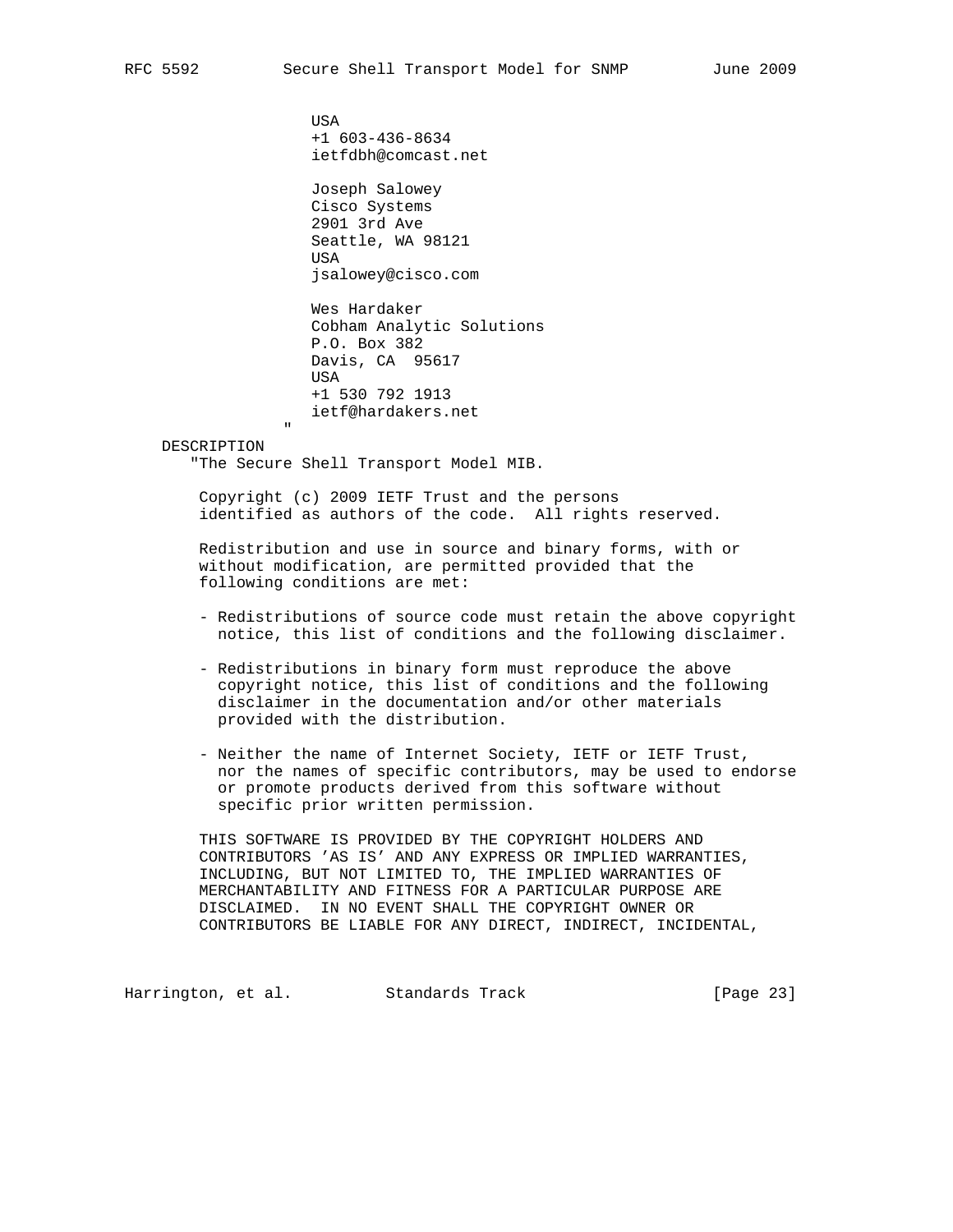SPECIAL, EXEMPLARY, OR CONSEQUENTIAL DAMAGES (INCLUDING, BUT NOT LIMITED TO, PROCUREMENT OF SUBSTITUTE GOODS OR SERVICES; LOSS OF USE, DATA, OR PROFITS; OR BUSINESS INTERRUPTION) HOWEVER CAUSED AND ON ANY THEORY OF LIABILITY, WHETHER IN CONTRACT, STRICT LIABILITY, OR TORT (INCLUDING NEGLIGENCE OR OTHERWISE) ARISING IN ANY WAY OUT OF THE USE OF THIS SOFTWARE, EVEN IF ADVISED OF THE POSSIBILITY OF SUCH DAMAGE. This version of this MIB module is part of RFC 5592; see the RFC itself for full legal notices." REVISION "200906090000Z" DESCRIPTION "The initial version, published in RFC 5592." ::= { mib-2 189 } -- ---------------------------------------------------------- -- -- subtrees in the SNMP-SSH-TM-MIB -- ---------------------------------------------------------- - snmpSshtmNotifications OBJECT IDENTIFIER ::= { snmpSshtmMIB 0 } snmpSshtmObjects OBJECT IDENTIFIER ::= { snmpSshtmMIB 1 } snmpSshtmConformance OBJECT IDENTIFIER ::= { snmpSshtmMIB 2 } -- ------------------------------------------------------------- -- Objects -- ------------------------------------------------------------ snmpSSHDomain OBJECT-IDENTITY STATUS current DESCRIPTION "The SNMP-over-SSH transport domain. The corresponding transport address is of type SnmpSSHAddress. When an SNMP entity uses the snmpSSHDomain Transport Model, it must be capable of accepting messages up to and including 8192 octets in size. Implementation of larger values is encouraged whenever possible. The securityName prefix to be associated with the snmpSSHDomain is 'ssh'. This prefix may be used by Security Models or other components to identify which secure transport infrastructure authenticated a securityName."  $::=$  { snmpDomains 7 } SnmpSSHAddress ::= TEXTUAL-CONVENTION DISPLAY-HINT "1a" STATUS current

Harrington, et al. Standards Track [Page 24]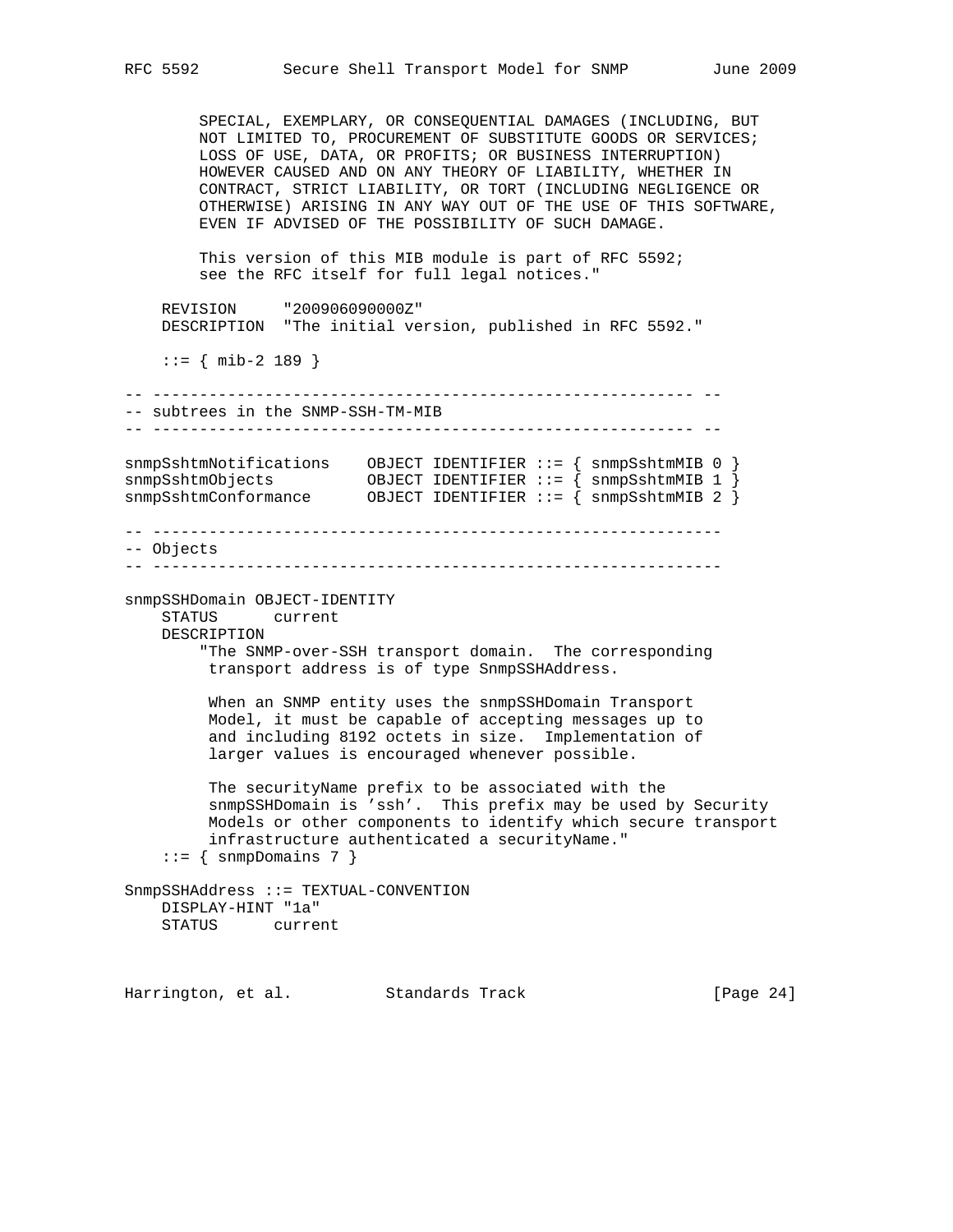#### DESCRIPTION

 "Represents either a hostname or IP address, along with a port number and an optional user name.

 The beginning of the address specification may contain a user name followed by an '@' (US-ASCII character 0x40). This portion of the address will indicate the user name that should be used when authenticating to an SSH server. The user name must be encoded in UTF-8 (per [RFC4252]). If missing, the SNMP securityName should be used. After the optional user name field and '@' character comes the hostname or IP address.

The hostname is always in US-ASCII (as per RFC1033); internationalized hostnames are encoded in US-ASCII as specified in RFC 3490. The hostname is followed by a colon ':' (US-ASCII character 0x3A) and a decimal port number in US-ASCII. The name SHOULD be fully qualified whenever possible.

 An IPv4 address must be in dotted decimal format followed by a colon ':' (US-ASCII character 0x3A) and a decimal port number in US-ASCII.

 An IPv6 address must be in colon-separated format, surrounded by square brackets ('[', US-ASCII character 0x5B, and ']', US-ASCII character 0x5D), followed by a colon ':' (US-ASCII character 0x3A) and a decimal port number in US-ASCII.

 Values of this Textual Convention might not be directly usable as transport-layer addressing information and may require runtime resolution. As such, applications that write them must be prepared for handling errors if such values are not supported or cannot be resolved (if resolution occurs at the time of the management operation).

 The DESCRIPTION clause of TransportAddress objects that may have snmpSSHAddress values must fully describe how (and when) such names are to be resolved to IP addresses and vice versa.

 This Textual Convention SHOULD NOT be used directly in object definitions since it restricts addresses to a specific format. However, if it is used, it MAY be used either on its own or in conjunction with TransportAddressType or TransportDomain as a pair.

Harrington, et al. Standards Track [Page 25]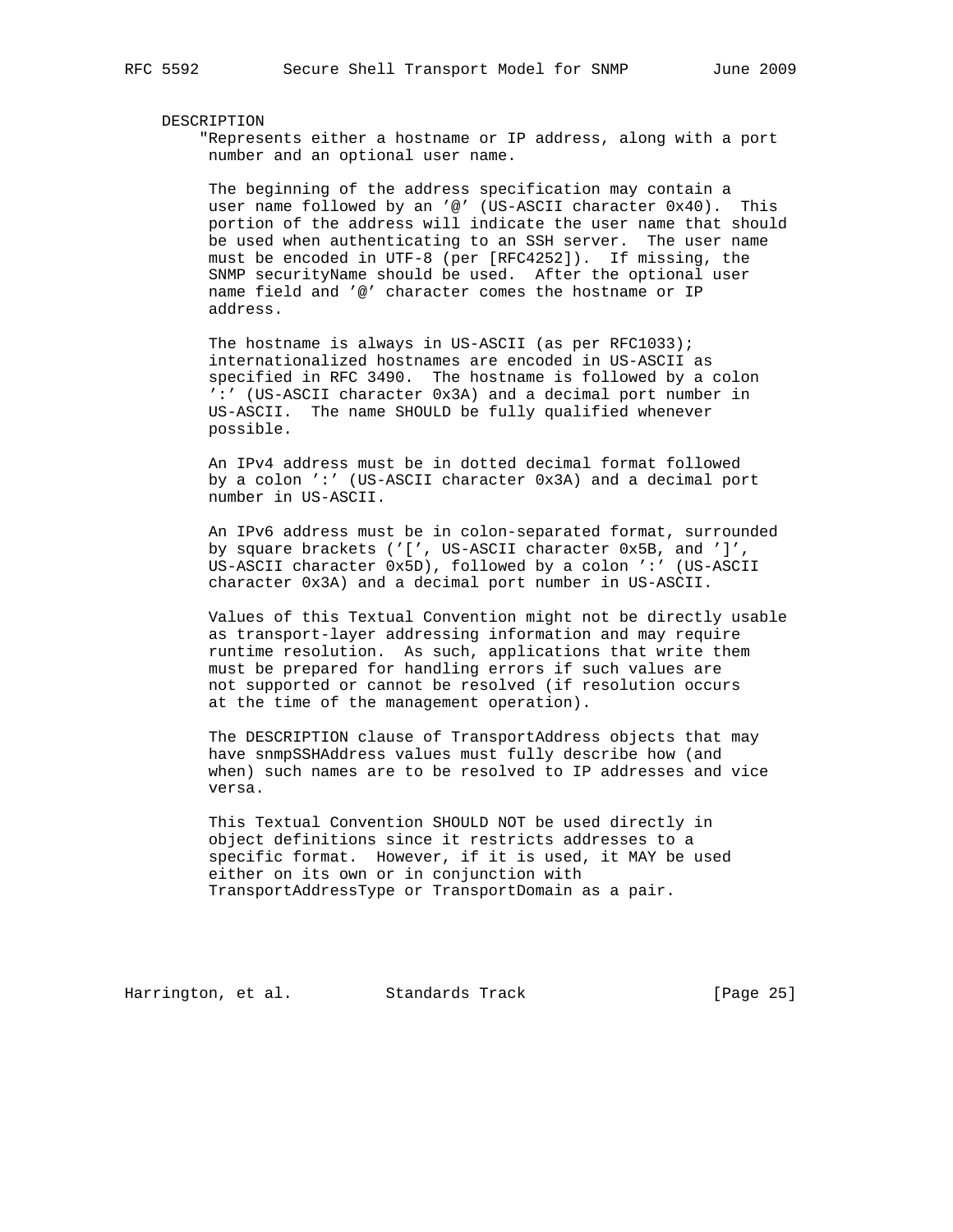When this Textual Convention is used as a syntax of an index object, there may be issues with the limit of 128 sub-identifiers, which is specified in SMIv2 (STD 58). It is RECOMMENDED that all MIB documents using this Textual Convention make explicit any limitations on index component lengths that management software must observe. This may be done either by including SIZE constraints on the index components or by specifying applicable constraints in the conceptual row DESCRIPTION clause or in the surrounding documentation. " REFERENCE "RFC 1033: DOMAIN ADMINISTRATORS OPERATIONS GUIDE RFC 3490: Internationalizing Domain Names in Applications RFC 3986: Uniform Resource Identifier (URI): Generic Syntax RFC 4252: The Secure Shell (SSH) Authentication Protocol" SYNTAX OCTET STRING (SIZE  $(1..255)$ ) -- The snmpSshtmSession Group snmpSshtmSession OBJECT IDENTIFIER ::= { snmpSshtmObjects 1 } snmpSshtmSessionOpens OBJECT-TYPE SYNTAX Counter32 MAX-ACCESS read-only STATUS current DESCRIPTION "The number of times an openSession() request has been executed as an SSH client, whether it succeeded or failed. " ::= { snmpSshtmSession 1 } snmpSshtmSessionCloses OBJECT-TYPE SYNTAX Counter32 MAX-ACCESS read-only STATUS current DESCRIPTION "The number of times a closeSession() request has been executed as an SSH client, whether it succeeded or failed. " "The contract of the contract of the contract of the contract of the contract of the contract of the contract of the contract of the contract of the contract of the contract of the contract of the contract of the contrac ::= { snmpSshtmSession 2 } snmpSshtmSessionOpenErrors OBJECT-TYPE SYNTAX Counter32 MAX-ACCESS read-only STATUS current

Harrington, et al. Standards Track [Page 26]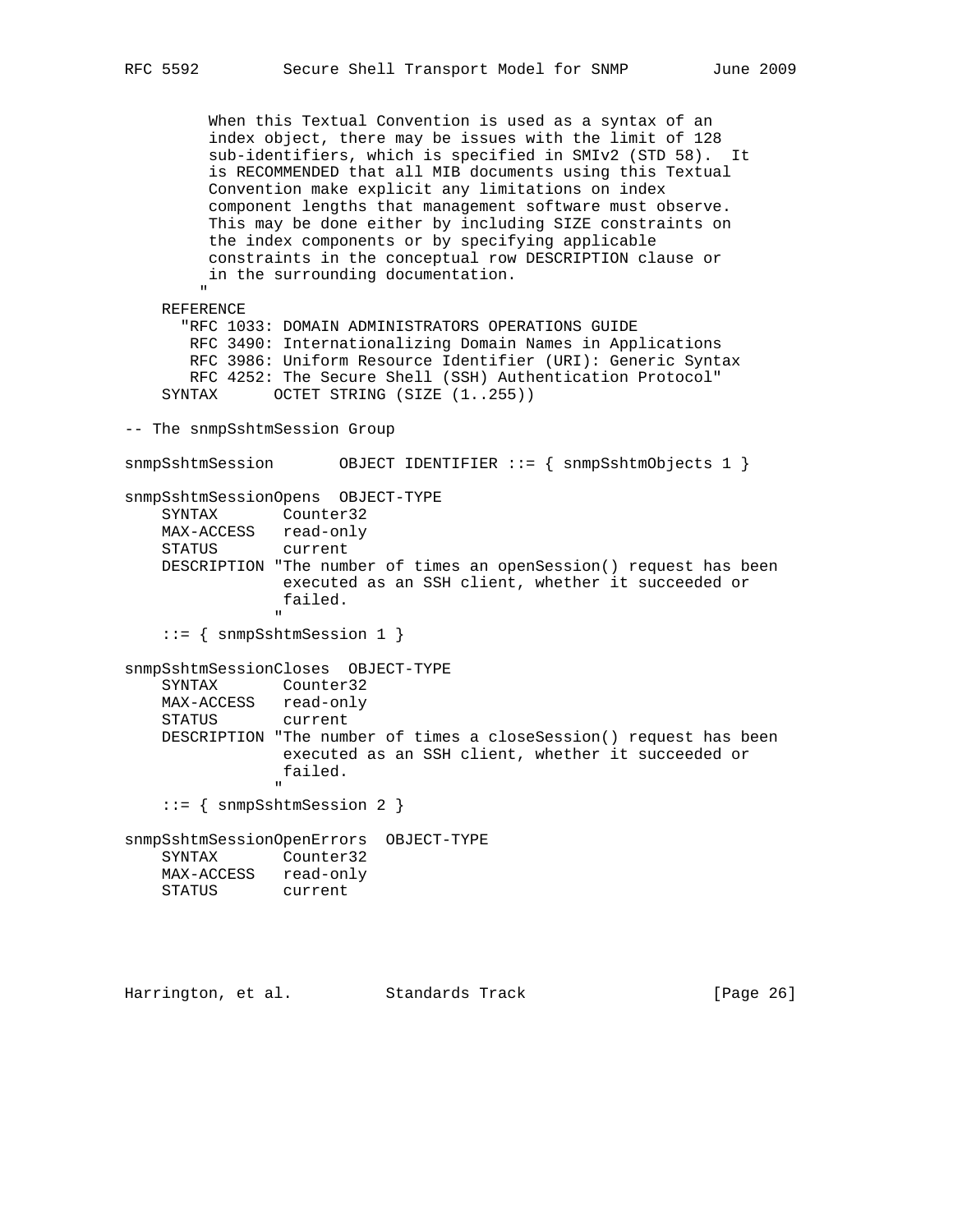```
RFC 5592 Secure Shell Transport Model for SNMP June 2009
       DESCRIPTION "The number of times an openSession() request
                           failed to open a transport connection or failed to
                          authenticate the server.
" "The contract of the contract of the contract of the contract of the contract of the contract of the contract of the contract of the contract of the contract of the contract of the contract of the contract of the contrac
       ::= { snmpSshtmSession 3 }
snmpSshtmSessionUserAuthFailures OBJECT-TYPE
       SYNTAX Counter32
       MAX-ACCESS read-only
       STATUS current
      DESCRIPTION "The number of times an openSession() request
                         failed to open a session as an SSH client due to
                          user-authentication failures.
" "The contract of the contract of the contract of the contract of the contract of the contract of the contract of the contract of the contract of the contract of the contract of the contract of the contract of the contrac
       ::= { snmpSshtmSession 4 }
snmpSshtmSessionNoChannels OBJECT-TYPE
       SYNTAX Counter32
      MAX-ACCESS read-only
       STATUS current
       DESCRIPTION "The number of times an openSession() request
                          failed to open a session as an SSH client due to
                          channel-open failures.
 "
       ::= { snmpSshtmSession 5 }
snmpSshtmSessionNoSubsystems OBJECT-TYPE
       SYNTAX Counter32
      MAX-ACCESS read-only
       STATUS current
       DESCRIPTION "The number of times an openSession() request
                          failed to open a session as an SSH client due to
                          inability to connect to the requested subsystem.
" "The contract of the contract of the contract of the contract of the contract of the contract of the contract of the contract of the contract of the contract of the contract of the contract of the contract of the contrac
       ::= { snmpSshtmSession 6 }
snmpSshtmSessionNoSessions OBJECT-TYPE
       SYNTAX Counter32
      MAX-ACCESS read-only
       STATUS current
      DESCRIPTION "The number of times an outgoing message was
                          dropped because the same session was no longer
                          available.
" "The contract of the contract of the contract of the contract of the contract of the contract of the contract of the contract of the contract of the contract of the contract of the contract of the contract of the contrac
       ::= { snmpSshtmSession 7 }
snmpSshtmSessionInvalidCaches OBJECT-TYPE
       SYNTAX Counter32
```
Harrington, et al. Standards Track [Page 27]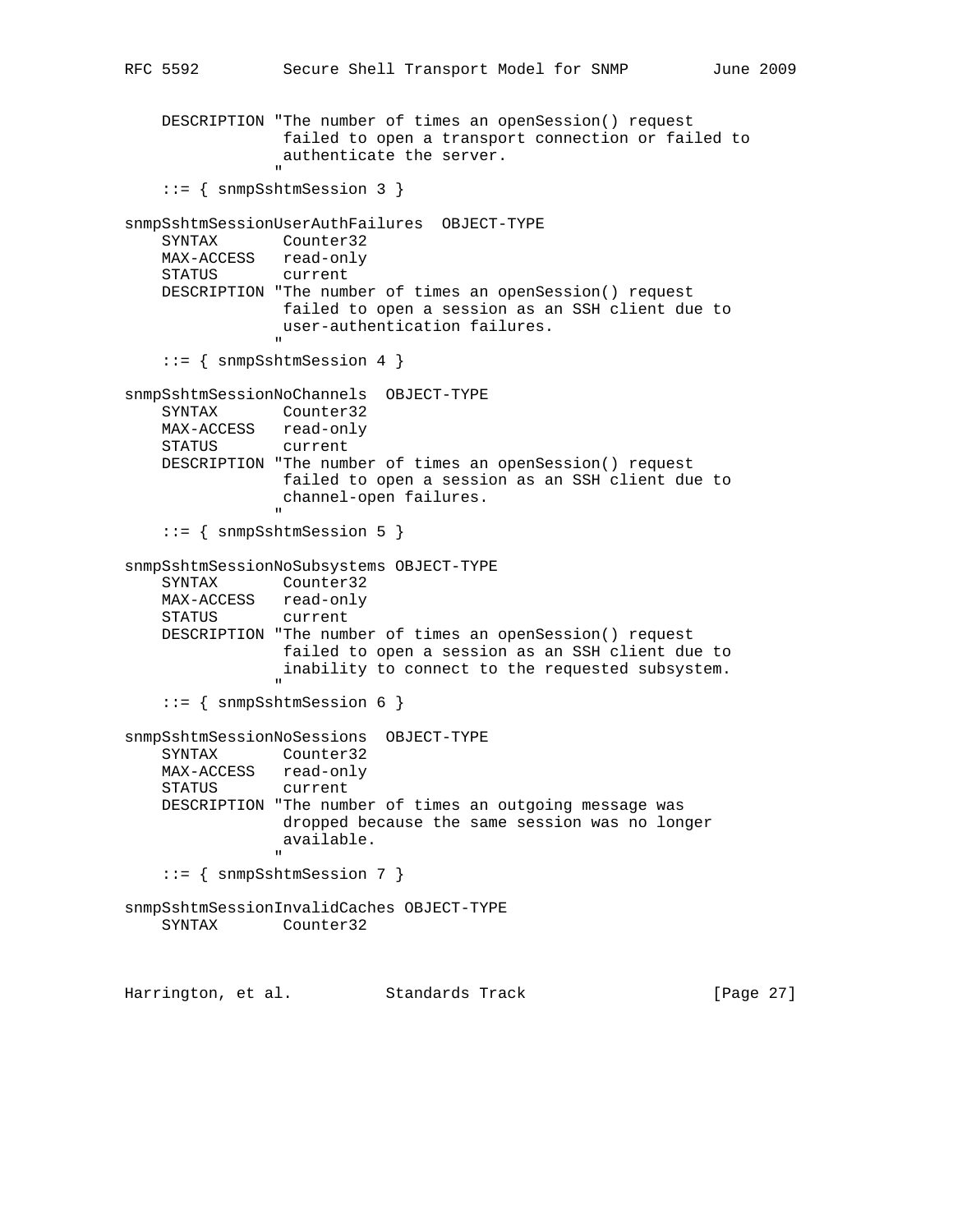```
 MAX-ACCESS read-only
     STATUS current
     DESCRIPTION "The number of outgoing messages dropped because the
                   tmStateReference referred to an invalid cache.
" "The contract of the contract of the contract of the contract of the contract of the contract of the contract of the contract of the contract of the contract of the contract of the contract of the contract of the contrac
     ::= { snmpSshtmSession 8 }
-- ************************************************
-- snmpSshtmMIB - Conformance Information
-- ************************************************
snmpSshtmCompliances OBJECT IDENTIFIER ::= { snmpSshtmConformance 1 }
snmpSshtmGroups OBJECT IDENTIFIER ::= { snmpSshtmConformance 2 }
-- ************************************************
-- Compliance statements
-- ************************************************
snmpSshtmCompliance MODULE-COMPLIANCE
     STATUS current
     DESCRIPTION "The compliance statement for SNMP engines that
                    support the SNMP-SSH-TM-MIB."
     MODULE
          MANDATORY-GROUPS { snmpSshtmGroup }
     ::= { snmpSshtmCompliances 1 }
-- ************************************************
-- Units of conformance
-- ************************************************
snmpSshtmGroup OBJECT-GROUP
     OBJECTS {
       snmpSshtmSessionOpens,
       snmpSshtmSessionCloses,
       snmpSshtmSessionOpenErrors,
        snmpSshtmSessionUserAuthFailures,
        snmpSshtmSessionNoChannels,
        snmpSshtmSessionNoSubsystems,
       snmpSshtmSessionNoSessions,
       snmpSshtmSessionInvalidCaches
 }
     STATUS current
     DESCRIPTION "A collection of objects for maintaining information
                   of an SNMP engine that implements the SNMP Secure
                   Shell Transport Model.
 "
```
Harrington, et al. Standards Track [Page 28]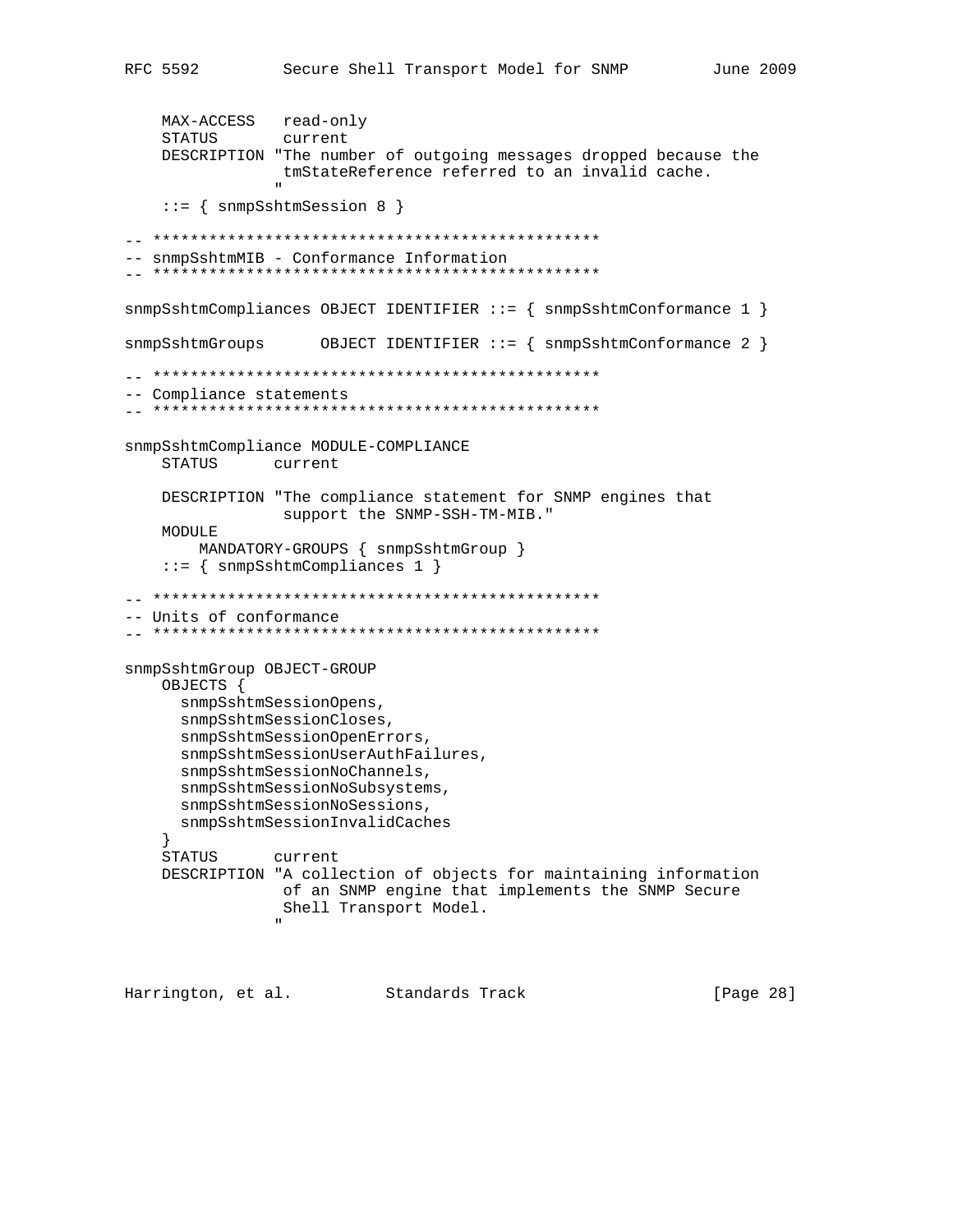::= { snmpSshtmGroups 2 }

### END

8. Operational Considerations

 The SSH Transport Model will likely not work in conditions where remote access to the CLI has stopped working. The SSH Transport Model assumes that TCP and IP continue to operate correctly between the communicating nodes. Failures in either node, death of the deamon serving the communication, routing problems in the network between, firewalls that block the traffic, and other problems can prevent the SSH Transport Model from working. In situations where management access has to be very reliable, operators should consider mitigating measures. These measures may include dedicated management-only networks, point-to-point links, and the ability to use alternate protocols and transports.

 To have SNMP properly utilize the security services provided by SSH, the SSH Transport Model MUST be used with a Security Model that knows how to process a tmStateReference, such as the Transport Security Model for SNMP [RFC5591].

 If the SSH Transport Model is configured to utilize AAA services, operators should consider configuring support for local authentication mechanisms, such as local passwords, so SNMP can continue operating during times of network stress.

 The SSH protocol has its own window mechanism, defined in RFC 4254. The SSH specifications leave it open when window adjustment messages should be created, and some implementations send these whenever received data has been passed to the application. There are noticeable bandwidth and processing overheads to handling such window adjustment messages, which can be avoided by sending them less frequently.

 The SSH protocol requires the execution of CPU-intensive calculations to establish a session key during session establishment. This means that short-lived sessions become computationally expensive compared to USM, which does not have a notion of a session key. Other transport security protocols such as TLS support a session-resumption feature that allows reusing a cached session key. Such a mechanism does not exist for SSH and thus SNMP applications should keep SSH sessions for longer time periods.

 To initiate SSH connections, an entity must be configured with SSH client credentials plus information to authenticate the server. While hosts are often configured to be SSH clients, most

Harrington, et al. Standards Track [Page 29]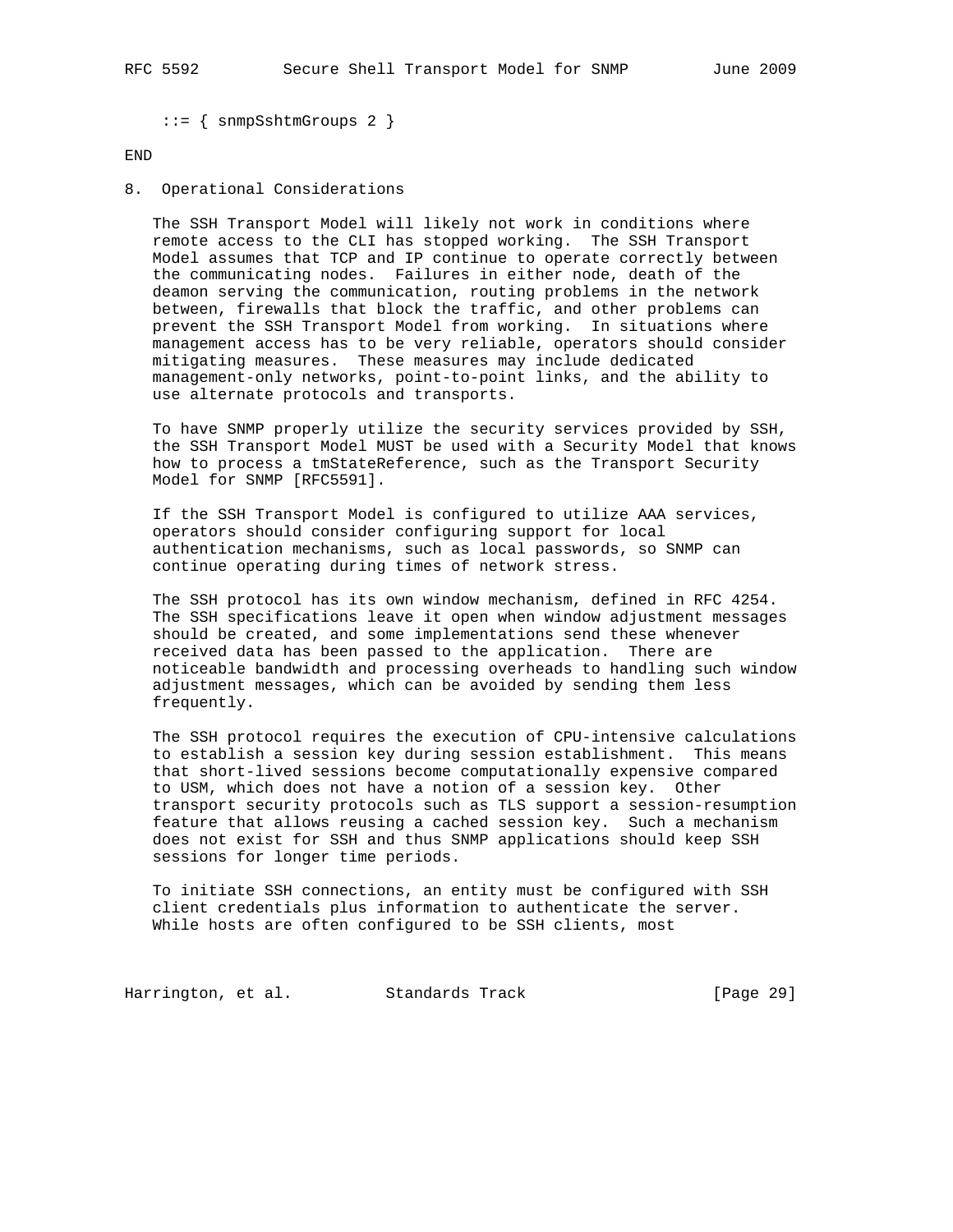internetworking devices are not. To send notifications over SSHTM, the internetworking device will need to be configured as an SSH client. How this credential configuration is done is implementation and deployment-specific.

9. Security Considerations

 This memo describes a Transport Model that permits SNMP to utilize SSH security services. The security threats and how the SSH Transport Model mitigates those threats is covered in detail throughout this memo.

 The SSH Transport Model relies on SSH mutual authentication, binding of keys, confidentiality, and integrity. Any authentication method that meets the requirements of the SSH architecture will provide the properties of mutual authentication and binding of keys.

 SSHv2 provides perfect forward secrecy (PFS) for encryption keys. PFS is a major design goal of SSH, and any well-designed key-exchange algorithm will provide it.

The security implications of using SSH are covered in [RFC4251].

 The SSH Transport Model has no way to verify that server authentication was performed, to learn the host's public key in advance, or to verify that the correct key is being used. The SSH Transport Model simply trusts that these are properly configured by the implementer and deployer.

 SSH provides the "none" userauth method. The SSH Transport Model MUST NOT be used with an SSH connection with the "none" userauth method. While SSH does support turning off confidentiality and integrity, they MUST NOT be turned off when used with the SSH Transport Model.

 The SSH protocol is not always clear on whether the user name field must be filled in, so for some implementations, such as those using GSSAPI authentication, it may be necessary to use a mapping algorithm to transform an SSH identity to a tmSecurityName or to transform a tmSecurityName to an SSH identity.

 In other cases, the user name may not be verified by the server, so for these implementations, it may be necessary to obtain the user name from other credentials exchanged during the SSH exchange.

Harrington, et al. Standards Track [Page 30]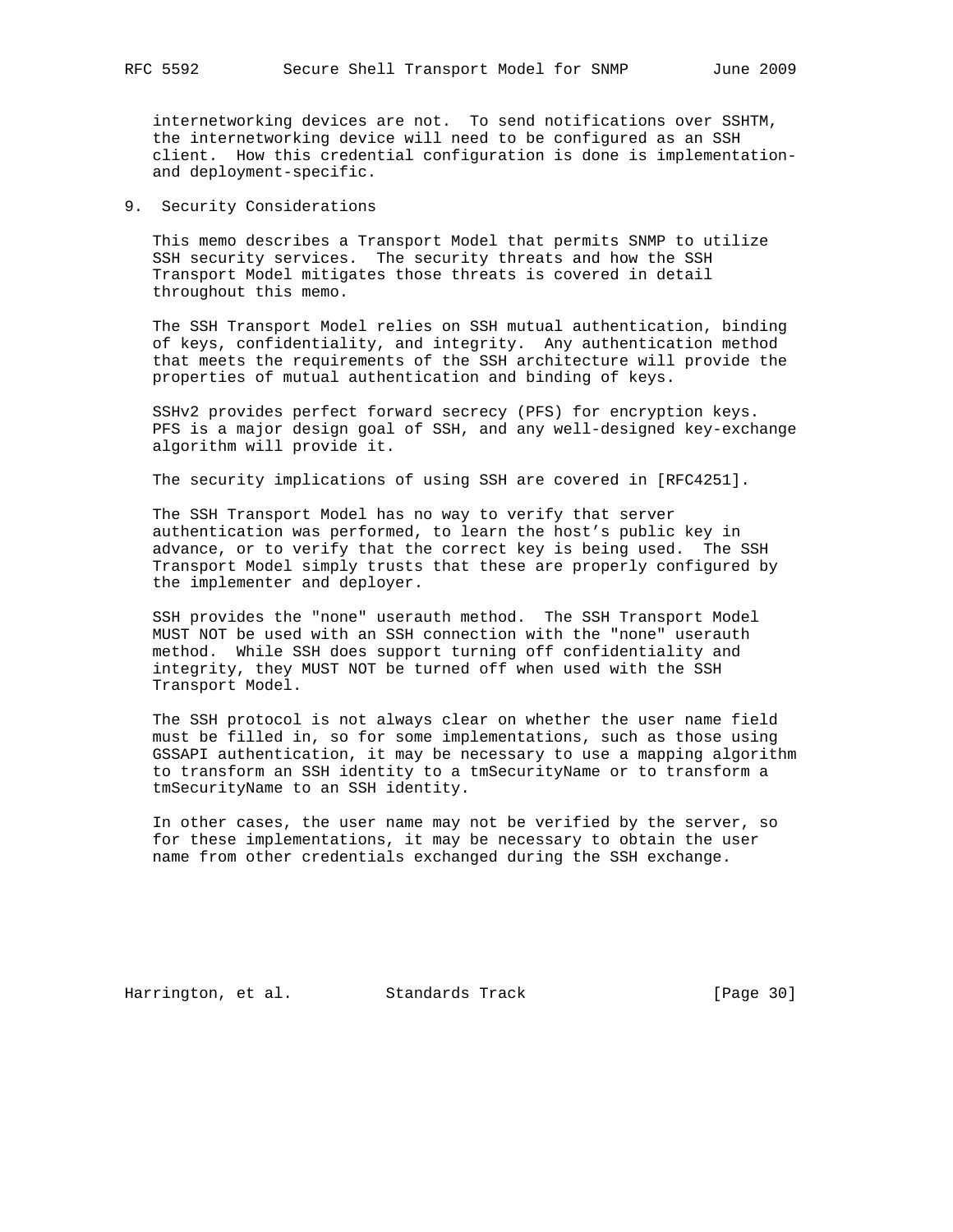# 9.1. Skipping Public Key Verification

 Most key-exchange algorithms are able to authenticate the SSH server's identity to the client. However, for the common case of Diffie-Hellman (DH) signed by public keys, this requires the client to know the host's public key a priori and to verify that the correct key is being used. If this step is skipped, then authentication of the SSH server to the SSH client is not done. Data confidentiality and data integrity protection to the server still exist, but these are of dubious value when an attacker can insert himself between the client and the real SSH server. Note that some userauth methods may defend against this situation, but many of the common ones (including password and keyboard-interactive) do not and, in fact, depend on the fact that the server's identity has been verified (so passwords are not disclosed to an attacker).

 SSH MUST NOT be configured to skip public-key verification for use with the SSH Transport Model.

### 9.2. Notification Authorization Considerations

 SNMP Notifications are authorized to be sent to a receiver based on the securityName used by the notification originator's SNMP engine. This authorization is performed before the message is actually sent and before the credentials of the remote receiver have been verified. Thus, the credentials presented by a notification receiver MUST match the expected value(s) for a given transport address, and ownership of the credentials MUST be properly cryptographically verified.

9.3. SSH User and Key Selection

 If a "user@" prefix is used within an SnmpSSHAddress value to specify an SSH user name to use for authentication, then the key presented to the remote entity MUST be the key expected by the server for the "user". This may be different than a locally cached key identified by the securityName value.

9.4. Conceptual Differences between USM and SSHTM

 The User-based Security Model [RFC3414] employed symmetric cryptography and user-naming conventions. SSH employs an asymmetric cryptography and naming model. Unlike USM, cryptographic keys will be different on both sides of the SSH connection. Both sides are responsible for verifying that the remote entity presents the right key. The optional "user@" prefix component of the SnmpSSHAddress Textual Convention allows the client SNMP stack to associate the connection with a securityName that may be different than the SSH user name presented to the SSH server.

Harrington, et al. Standards Track [Page 31]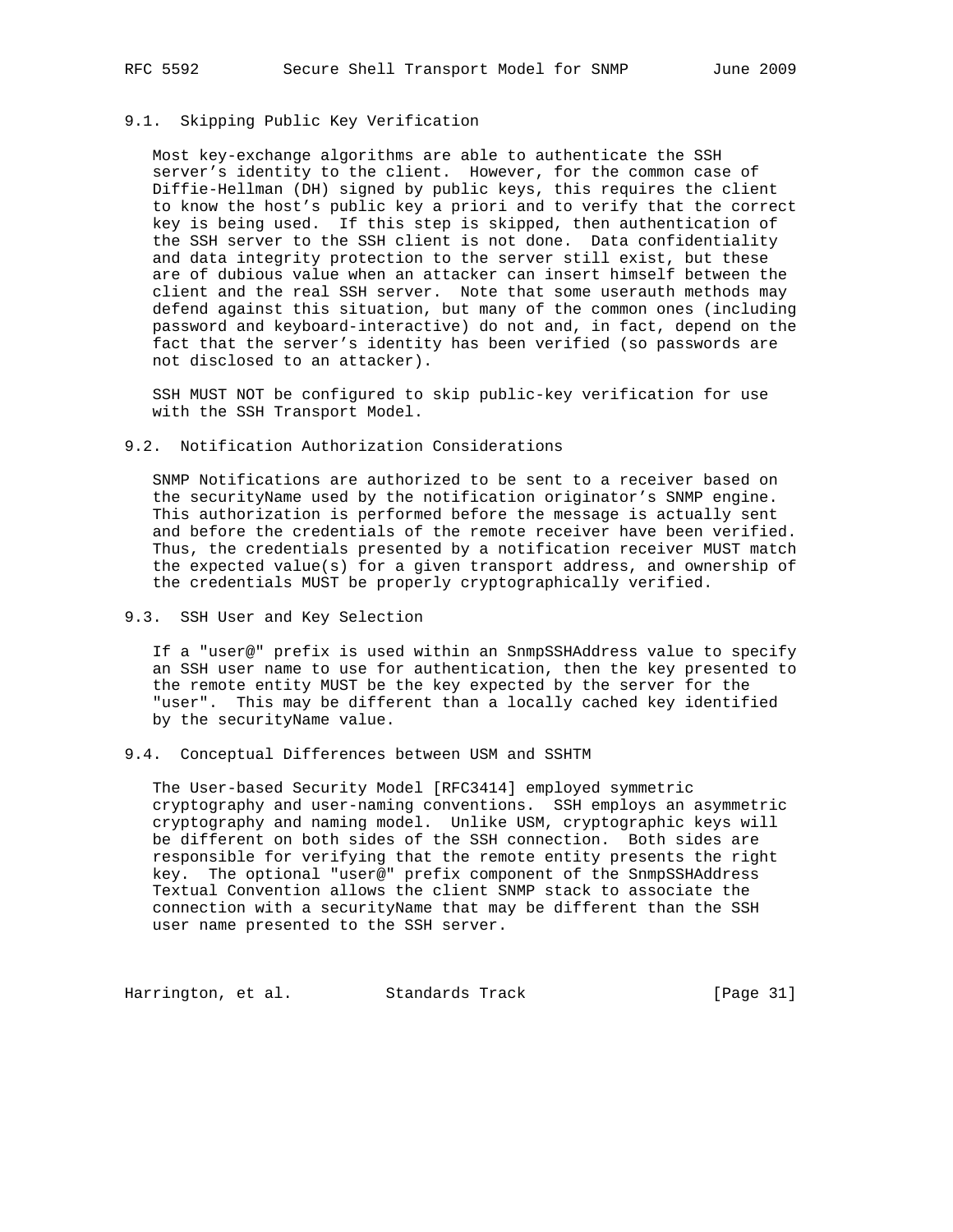# 9.5. The 'none' MAC Algorithm

 SSH provides the "none" Message Authentication Code (MAC) algorithm, which would allow you to turn off data integrity while maintaining confidentiality. However, if you do this, then an attacker may be able to modify the data in flight, which means you effectively have no authentication.

 SSH MUST NOT be configured using the "none" MAC algorithm for use with the SSH Transport Model.

### 9.6. Use with SNMPv1/v2c Messages

 The SNMPv1 and SNMPv2c message processing described in [RFC3584] (BCP 74) always selects the SNMPv1 or SNMPv2c Security Models, respectively. Both of these and the User-based Security Model typically used with SNMPv3 derive the securityName and securityLevel from the SNMP message received, even when the message was received over a secure transport. Access control decisions are therefore made based on the contents of the SNMP message, rather than using the authenticated identity and securityLevel provided by the SSH Transport Model.

## 9.7. MIB Module Security

 There are no management objects defined in this MIB module that have a MAX-ACCESS clause of read-write and/or read-create. So, if this MIB module is implemented correctly, then there is no risk that an intruder can alter or create any management objects of this MIB module via direct SNMP SET operations.

 Some of the readable objects in this MIB module (i.e., objects with a MAX-ACCESS other than not-accessible) may be considered sensitive or vulnerable in some network environments. It is thus important to control even GET and/or NOTIFY access to these objects and possibly to even encrypt the values of these objects when sending them over the network via SNMP. These are the tables and objects and their sensitivity/vulnerability:

 o The information in the snmpSshtmSession group is generated locally when a client session is being opened or closed. This information can reflect the configured capabilities of a remote SSH server, which could be helpful to an attacker for focusing an attack.

Harrington, et al. Standards Track [Page 32]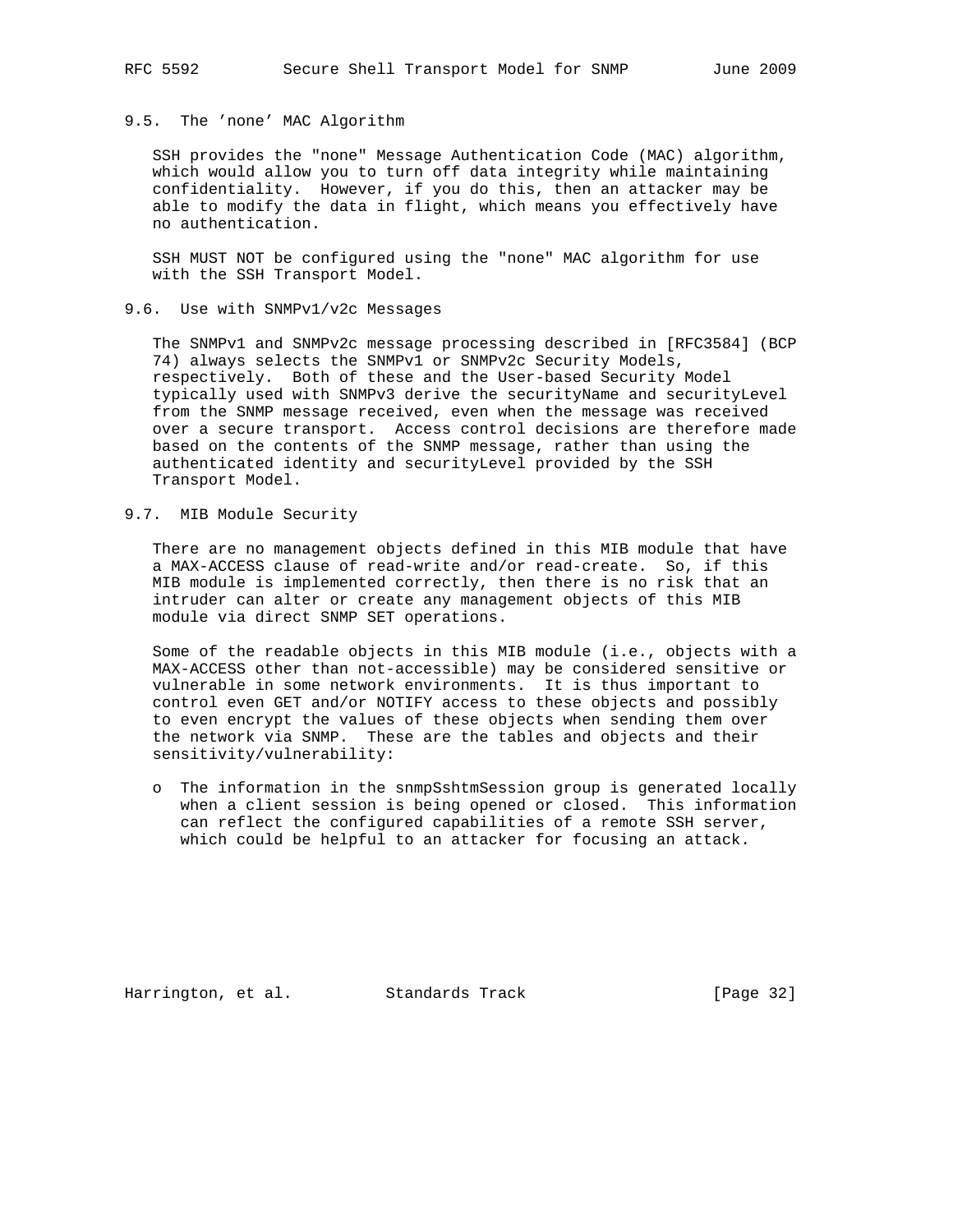SNMP versions prior to SNMPv3 did not include adequate security. Even if the network itself is secure (for example by using IPSec or SSH), even then, there is no control as to who on the secure network is allowed to access and GET/SET (read/change/create/delete) the objects in this MIB module.

 It is RECOMMENDED that implementers consider the security features as provided by the SNMPv3 framework (see [RFC3410], Section 8), including full support for cryptographic mechanisms for authentication and privacy, such as those found in the User-based Security Model [RFC3414], the Transport Security Model [RFC5591], and the SSH Transport Model described in this document.

 Further, deployment of SNMP versions prior to SNMPv3 is NOT RECOMMENDED. Instead, it is RECOMMENDED to deploy SNMPv3 and to enable cryptographic security. It is then a customer/operator responsibility to ensure that the SNMP entity giving access to an instance of this MIB module is properly configured to give access to the objects only to those principals (users) that have legitimate rights to indeed GET or SET (change/create/delete) them.

### 10. IANA Considerations

IANA has assigned:

- 1. Two TCP port numbers in the Port Numbers registry that will be the default ports for the SNMP-over-SSH Transport Model as defined in this document, and the SNMP-over-SSH Transport Model for notifications as defined in this document. The assigned keywords and port numbers are "snmpssh" (5161) and "snmpssh-trap" (5162).
- 2. An SMI number (189) under mib-2, for the MIB module in this document.
- 3. An SMI number (7) under snmpDomains, for the snmpSSHDomain.
- 4. "ssh" as the corresponding prefix for the snmpSSHDomain in the SNMP Transport Domains registry; defined in [RFC5590].
- 5. "snmp" as a Connection Protocol Subsystem Name in the SSH Protocol Parameters registry.

11. Acknowledgments

 The editors would like to thank Jeffrey Hutzelman for sharing his SSH insights, and Dave Shield for an outstanding job wordsmithing the existing document to improve organization and clarity.

Harrington, et al. Standards Track [Page 33]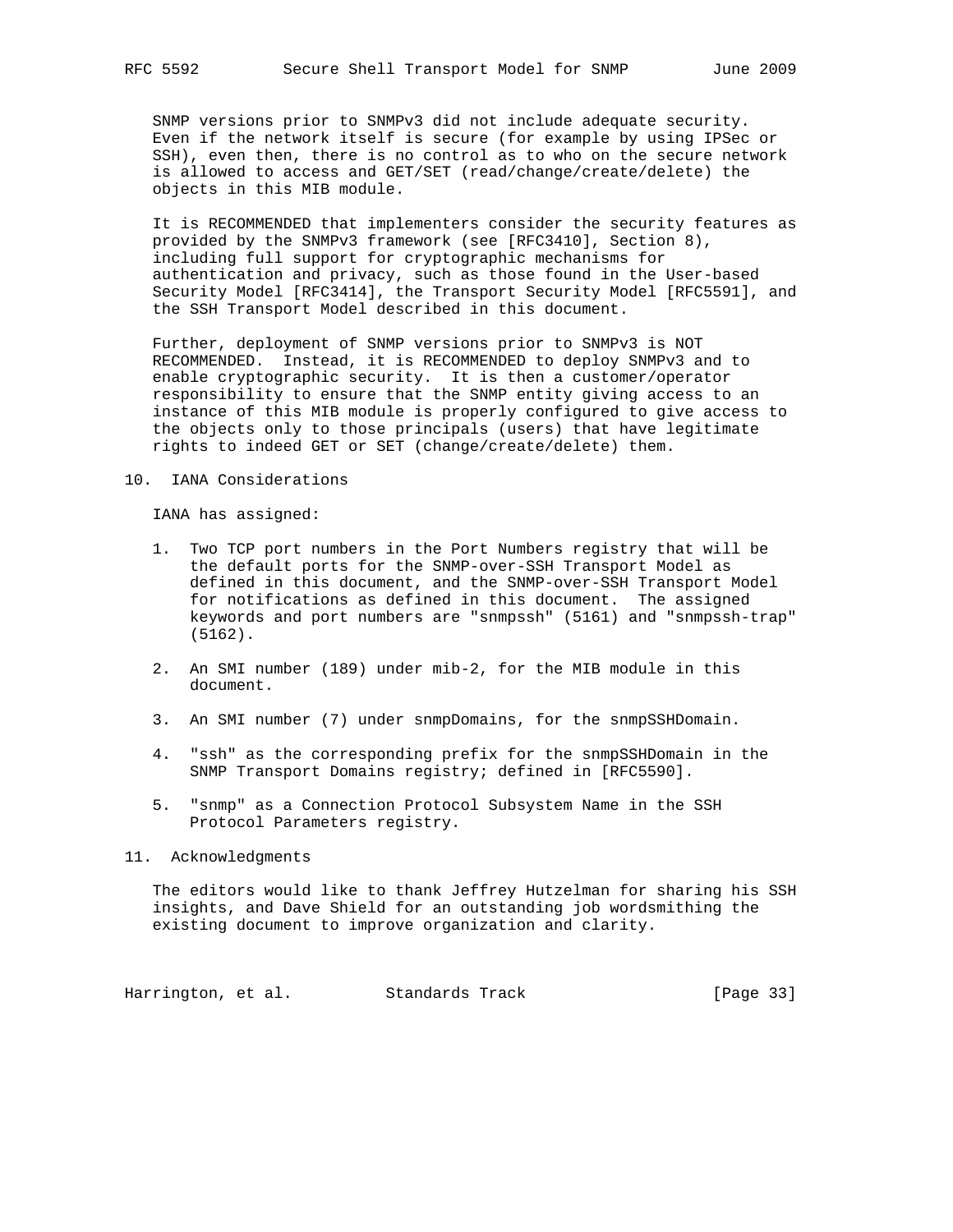Additionally, helpful document reviews were received from Juergen Schoenwaelder.

- 12. References
- 12.1. Normative References
	- [RFC1033] Lottor, M., "Domain administrators operations guide", RFC 1033, November 1987.
	- [RFC2119] Bradner, S., "Key words for use in RFCs to Indicate Requirement Levels", BCP 14, RFC 2119, March 1997.
	- [RFC2578] McCloghrie, K., Ed., Perkins, D., Ed., and J. Schoenwaelder, Ed., "Structure of Management Information Version 2 (SMIv2)", STD 58, RFC 2578, April 1999.
	- [RFC2579] McCloghrie, K., Ed., Perkins, D., Ed., and J. Schoenwaelder, Ed., "Textual Conventions for SMIv2", STD 58, RFC 2579, April 1999.
	- [RFC2580] McCloghrie, K., Perkins, D., and J. Schoenwaelder, "Conformance Statements for SMIv2", STD 58, RFC 2580, April 1999.
	- [RFC3411] Harrington, D., Presuhn, R., and B. Wijnen, "An Architecture for Describing Simple Network Management Protocol (SNMP) Management Frameworks", STD 62, RFC 3411, December 2002.
	- [RFC3413] Levi, D., Meyer, P., and B. Stewart, "Simple Network Management Protocol (SNMP) Applications", STD 62, RFC 3413, December 2002.
	- [RFC3414] Blumenthal, U. and B. Wijnen, "User-based Security Model (USM) for version 3 of the Simple Network Management Protocol (SNMPv3)", STD 62, RFC 3414, December 2002.
	- [RFC3418] Presuhn, R., "Management Information Base (MIB) for the Simple Network Management Protocol (SNMP)", STD 62, RFC 3418, December 2002.
	- [RFC3490] Faltstrom, P., Hoffman, P., and A. Costello, "Internationalizing Domain Names in Applications (IDNA)", RFC 3490, March 2003.

Harrington, et al. Standards Track [Page 34]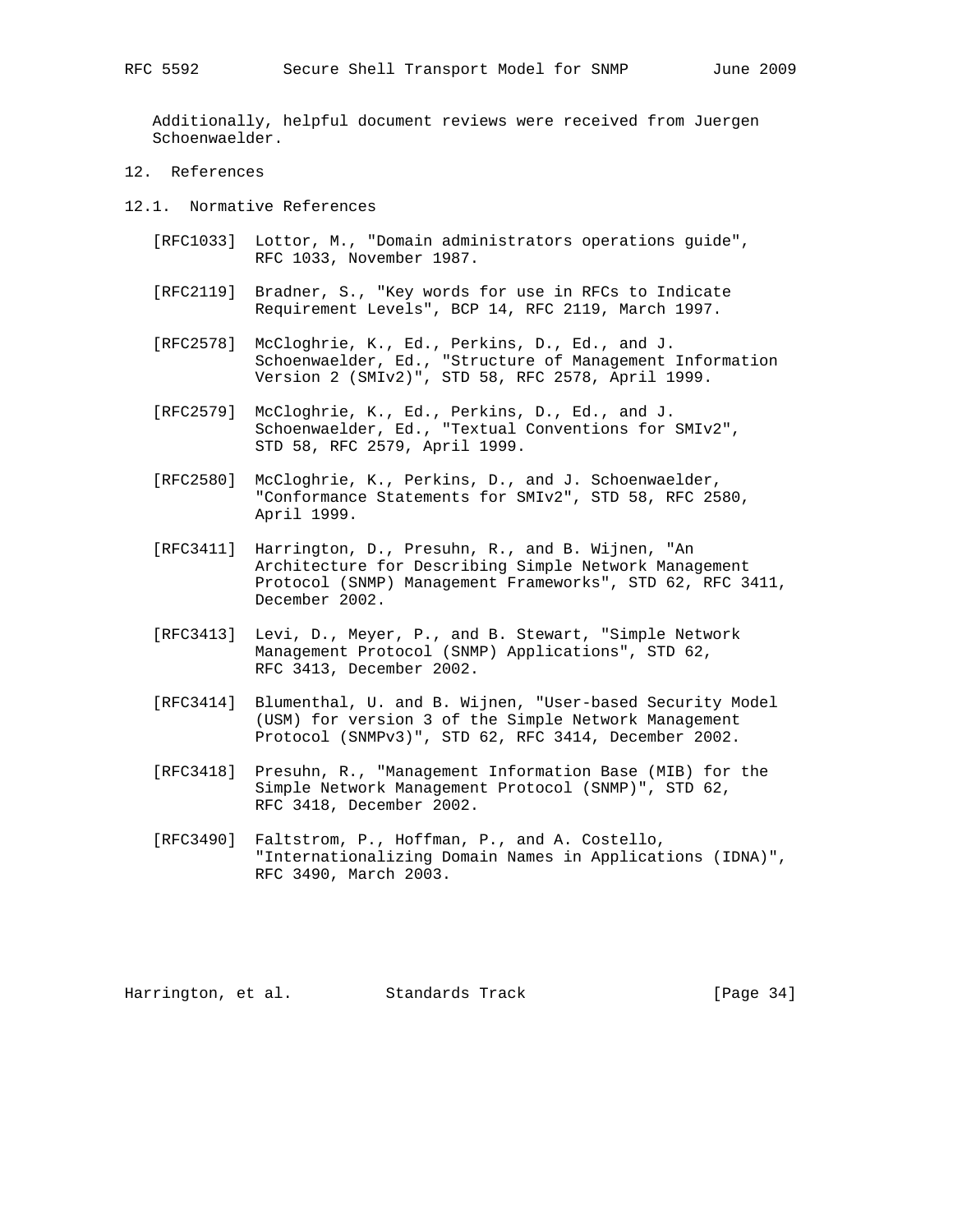- [RFC3584] Frye, R., Levi, D., Routhier, S., and B. Wijnen, "Coexistence between Version 1, Version 2, and Version 3 of the Internet-standard Network Management Framework", BCP 74, RFC 3584, August 2003.
- [RFC4251] Ylonen, T. and C. Lonvick, "The Secure Shell (SSH) Protocol Architecture", RFC 4251, January 2006.
- [RFC4252] Ylonen, T. and C. Lonvick, "The Secure Shell (SSH) Authentication Protocol", RFC 4252, January 2006.
- [RFC4253] Ylonen, T. and C. Lonvick, "The Secure Shell (SSH) Transport Layer Protocol", RFC 4253, January 2006.
- [RFC4254] Ylonen, T. and C. Lonvick, "The Secure Shell (SSH) Connection Protocol", RFC 4254, January 2006.
- [RFC5590] Harrington, D. and J. Schoenwaelder, "Transport Subsystem for the Simple Network Management Protocol (SNMP)", RFC 5590, June 2009.
- 12.2. Informative References
	- [RFC1994] Simpson, W., "PPP Challenge Handshake Authentication Protocol (CHAP)", RFC 1994, August 1996.
	- [RFC2865] Rigney, C., Willens, S., Rubens, A., and W. Simpson, "Remote Authentication Dial In User Service (RADIUS)", RFC 2865, June 2000.
	- [RFC3410] Case, J., Mundy, R., Partain, D., and B. Stewart, "Introduction and Applicability Statements for Internet- Standard Management Framework", RFC 3410, December 2002.
	- [RFC3588] Calhoun, P., Loughney, J., Guttman, E., Zorn, G., and J. Arkko, "Diameter Base Protocol", RFC 3588, September 2003.
	- [RFC3986] Berners-Lee, T., Fielding, R., and L. Masinter, "Uniform Resource Identifier (URI): Generic Syntax", STD 66, RFC 3986, January 2005.
	- [RFC4256] Cusack, F. and M. Forssen, "Generic Message Exchange Authentication for the Secure Shell Protocol (SSH)", RFC 4256, January 2006.

Harrington, et al. Standards Track [Page 35]